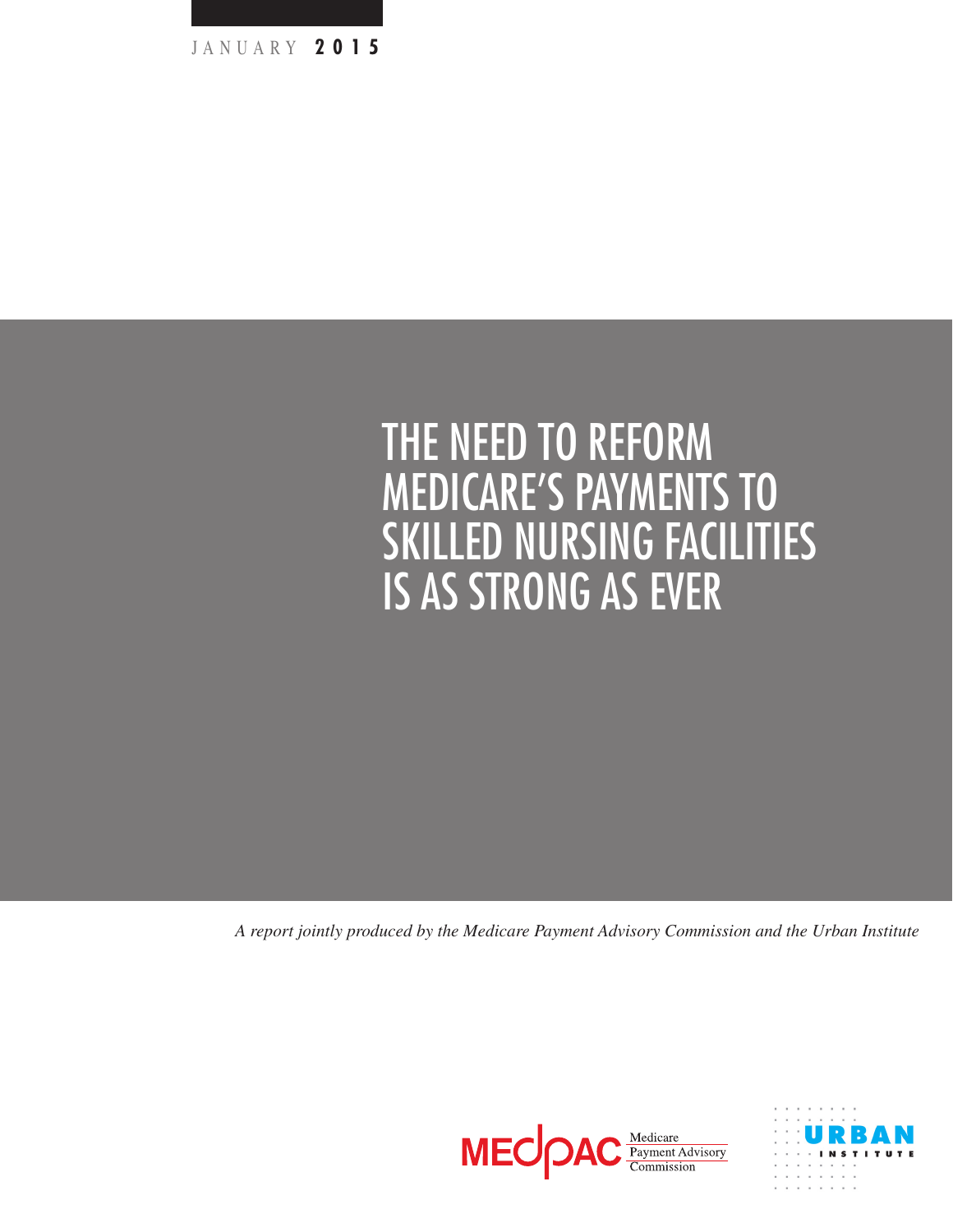#### A C K N O W L E D G M E N T S

We thank Mark Miller and Jeanette Kranacs for their comments and insights in preparing this report.

### A B O U T THE AUTHORS

**Carol Carter, Ph.D.,** is a principal policy analyst at the Medicare Payment Advisory Commission. **Bowen Garrett, Ph.D.,** is a senior fellow at the Urban Institute's Health Policy Center. **Doug Wissoker, Ph.D.,** is a senior fellow at the Urban Institute's Statistical Methods Group.

*The views expressed here are those of the authors and should not be attributed to the Urban Institute, its trustees, or other funders.*

\_\_\_\_\_\_\_\_\_\_\_\_\_\_\_\_\_\_\_\_\_\_\_\_\_\_\_\_\_\_\_\_\_\_\_\_\_\_\_\_\_\_\_\_\_\_\_\_\_\_\_\_\_\_\_\_\_\_\_\_\_\_\_\_\_\_\_\_\_\_\_\_\_\_\_\_\_\_\_\_\_\_\_\_\_

## A BOUT URBAN INSTITUTE

#### **2100 M Street, NW • Washington, DC 20037 • 202-833-7200 • www.urban.org**

The nonprofit Urban Institute is dedicated to elevating the debate on social and economic policy. For nearly five decades, Urban scholars have conducted research and offered evidence-based solutions that improve lives and strengthen communities across a rapidly urbanizing world. Their objective research helps expand opportunities for all, reduce hardship among the most vulnerable, and strengthen the effectiveness of the public sector.

#### A bou t M e d PAC

#### **425 I St., NW • Suite 701 • Washington, DC 20001 • 202-220-3700 • www.medpac.gov**

The Medicare Payment Advisory Commission (MedPAC) is an independent Congressional agency established by the Balanced Budget Act of 1997 (P.L. 105–33) to advise the U.S. Congress on issues affecting the Medicare program. The Commission's statutory mandate is quite broad: In addition to advising the Congress on payments to private health plans participating in Medicare and providers in Medicare's traditional fee-for-service program, MedPAC is also tasked with analyzing access to care, quality of care, and other issues affecting Medicare.

MedPAC meets publicly to discuss policy issues and formulate its recommendations to the Congress. In the course of these meetings, its 17 Commissioners consider the results of staff research, presentations by policy experts, and comments from interested parties. Commission members and staff also seek input on Medicare issues through frequent meetings with individuals interested in the program, including staff from congressional committees and the Centers for Medicare & Medicaid Services, health care researchers, health care providers, and beneficiary advocates.

Two reports—issued in March and June each year—are the primary outlet for Commission recommendations. In addition to these reports and others on subjects requested by the Congress, MedPAC advises the Congress through other avenues, including comments on reports and proposed regulations issued by the Secretary of the Department of Health and Human Services, testimony, and briefings for Congressional staff.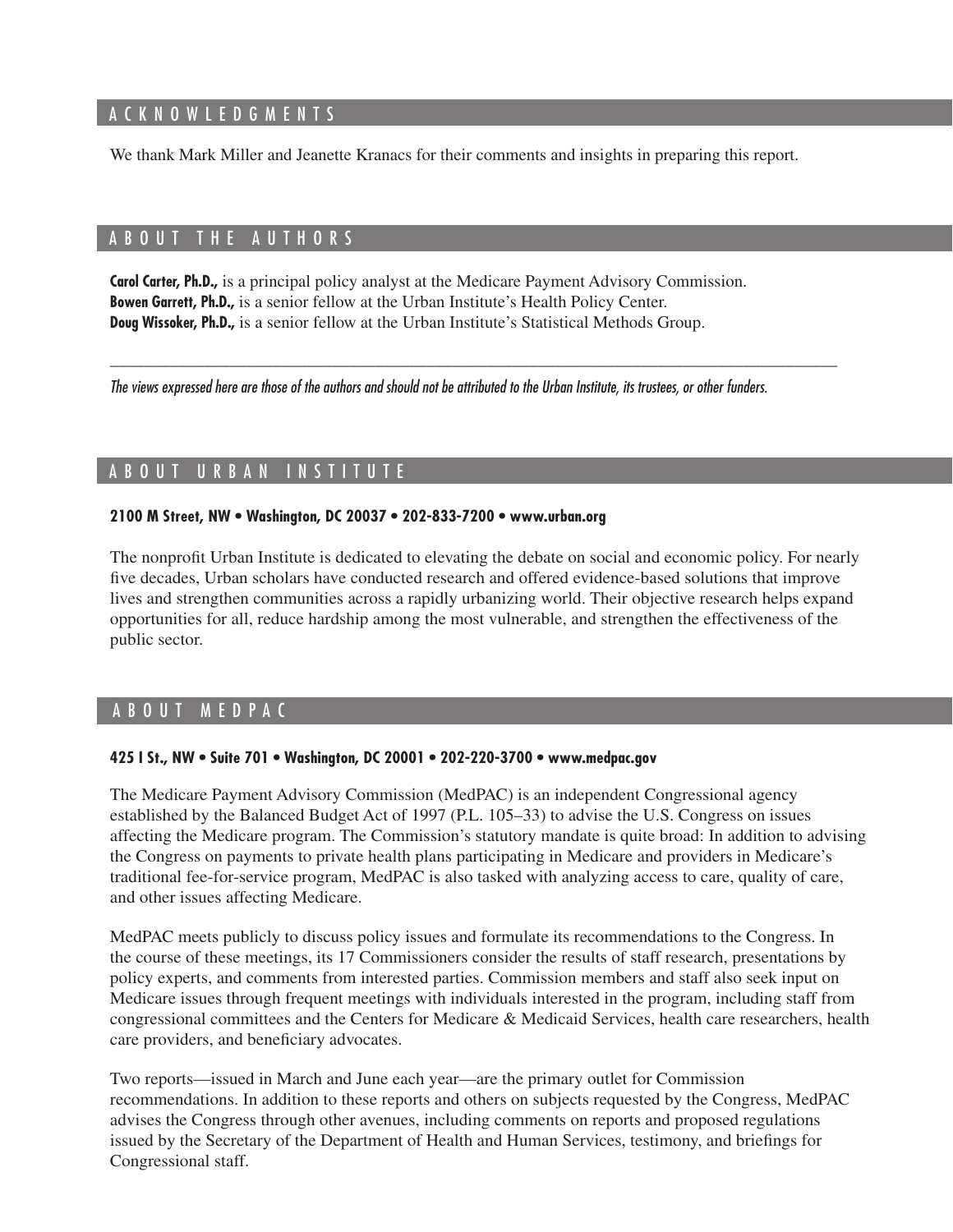# **The need to reform Medicare's payments to skilled nursing facilities is as strong as ever**

## **Executive summary**

Well-documented shortcomings in the design of Medicare's payment system for skilled nursing facilities (SNFs) have prompted CMS to make many revisions to it, including shifting payments from therapy care towards nursing care. Payments for therapy services are tied to the amount of therapy provided rather than patient need and generally overpay facilities for the costs of those services. Payments for nontherapy ancillary (NTA) services do not vary with these services' costs or a patient's need for the services. As a result, SNFs face incentives to shift their patient mix toward intensive therapy case-mix groups by providing unnecessary therapy services.

This study compares the relationship between SNF payments and costs over time to assess whether changes CMS has made to the payment system have improved payment accuracy for therapy and NTA services. We find that between 2006 and 2014, payment accuracy for these services has steadily eroded. Payments are less able to explain differences in costs across both stays and facilities and payments are less proportional to costs. When more therapy is furnished, facility costs increase but program payments increase more quickly, to an even greater extent now than in the past. Payments for NTA services are unrelated to their costs. Current policies continue to advantage facilities that predominantly admit patients with rehabilitation care needs and poorly target payments for NTA services.

This study also compares current policy to an alternative design that would base payments for these services on patient characteristics and establish a separate payment component for NTA services. Compared with current policy, an alternative design would increase the accuracy of payments and dampen the incentive to furnish therapy for financial gain. We conclude that CMS's changes have not improved payment accuracy and more fundamental reforms are required. CMS should adopt an alternative design as quickly as possible.

## **Introduction**

Medicare's payments for services furnished by skilled nursing facilities (SNFs) are estimated to be over \$31 billion in 2014. About 20% of beneficiaries discharged from hospitals go to skilled nursing facilities to recover from conditions such as joint replacement or a stroke. During their post-acute stay, beneficiaries receive skilled nursing and rehabilitation services.

Accurate Medicare payments help ensure access to care, regardless of a beneficiary's care needs. Whether a beneficiary requires extensive rehabilitation or complex medical services, payments should track the average facility's costs so that a provider has no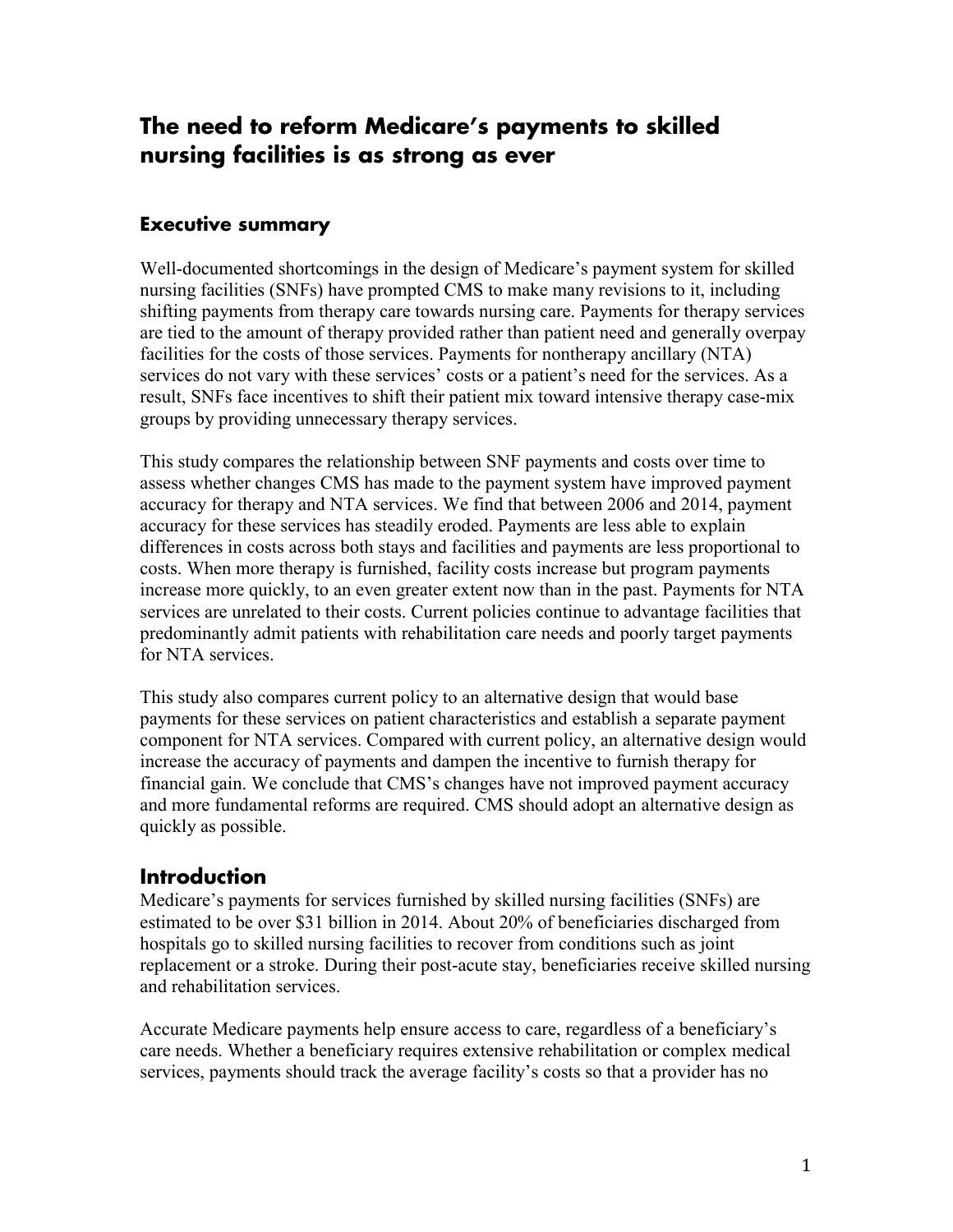financial incentive to admit certain beneficiaries over others. And when a provider selectively admits beneficiaries, it should not be financially rewarded for doing so. Another key reason for accurate payments is that Medicare's payment reforms, such as accountable care organizations and bundled payment initiatives, base their payments on Medicare's fee-for-service. The reform models run counter to the embedded incentives of Medicare's payment method to furnish unnecessary therapy services. Removing the payment distortions would help align the incentives providers face and encourage medically- necessary care.

Longstanding concerns about the design of the payment system for skilled nursing facilities have prompted CMS to make many revisions. While some changes targeted more accurate payments for therapy services, none correct the underlying design flaws that encourage the provision of therapy services and poorly target payments for nontherapy ancillary (NTA) services (such as drugs). We examine multiple measures of the accuracy of the payment system over time to assess whether the changes have resulted in more accurate payments and have reduced incentives to provide unnecessary therapy.

# **CMS's revisions to the payment system for skilled nursing facilities**

Medicare's prospective payment system was implemented in 1998 and establishes a daily payment comprised of three components: one for nursing and NTA services, another for therapy care, and a uniform room and board amount.<sup>1</sup> The PPS was quickly criticized for encouraging the provision of unnecessary rehabilitation therapy services and not accurately paying for NTA services, such as drugs (GAO 1999; GAO 2002; White, Chapin, Pizer, et al 2002). Because the payments for therapy services (which comprise about a third of the daily costs) are based on the number of minutes of care, providers have a financial incentive to furnish unnecessary therapy care if payments exceed the marginal cost to furnish them. Criticisms were not directed at how nursing staff time was used to establish payments for the nursing component; rather, they questioned that nursing time was used to establish payments for NTA services (which comprise 14% of daily costs). The cost of NTA services vary much more than nursing costs and are not correlated with them (CMS 2006). Payments for patients with high NTA costs are higher only when the patients also require more nursing staff time. Because nursing weights and NTA costs are uncorrelated (as we show below), payments for NTA services are poorly targeted towards patients requiring costly NTA services.

In 2008, the Medicare Payment Advisory Commission recommended changes to the payment system (MedPAC 2008). Since then, the Office of Inspector General of the

 $\overline{a}$ 

<sup>1</sup> The routine and therapy components are adjusted for differences in a patient's care needs using the resource utilization groups (RUG) classification system. The classification system is hierarchical, with patients assigned to the highest-payment case-mix group. The classification system's logic first asks how much therapy patients received. Within groupings based on minutes, patients are assigned to groups based on their ability to perform activities of daily living. Patients who do not receive 45 or more minutes of therapy a week are assigned to medical case mix groups based on diagnoses, special services (such as tracheostomy care), and other patient conditions (such as having severe pressure ulcers or a fever).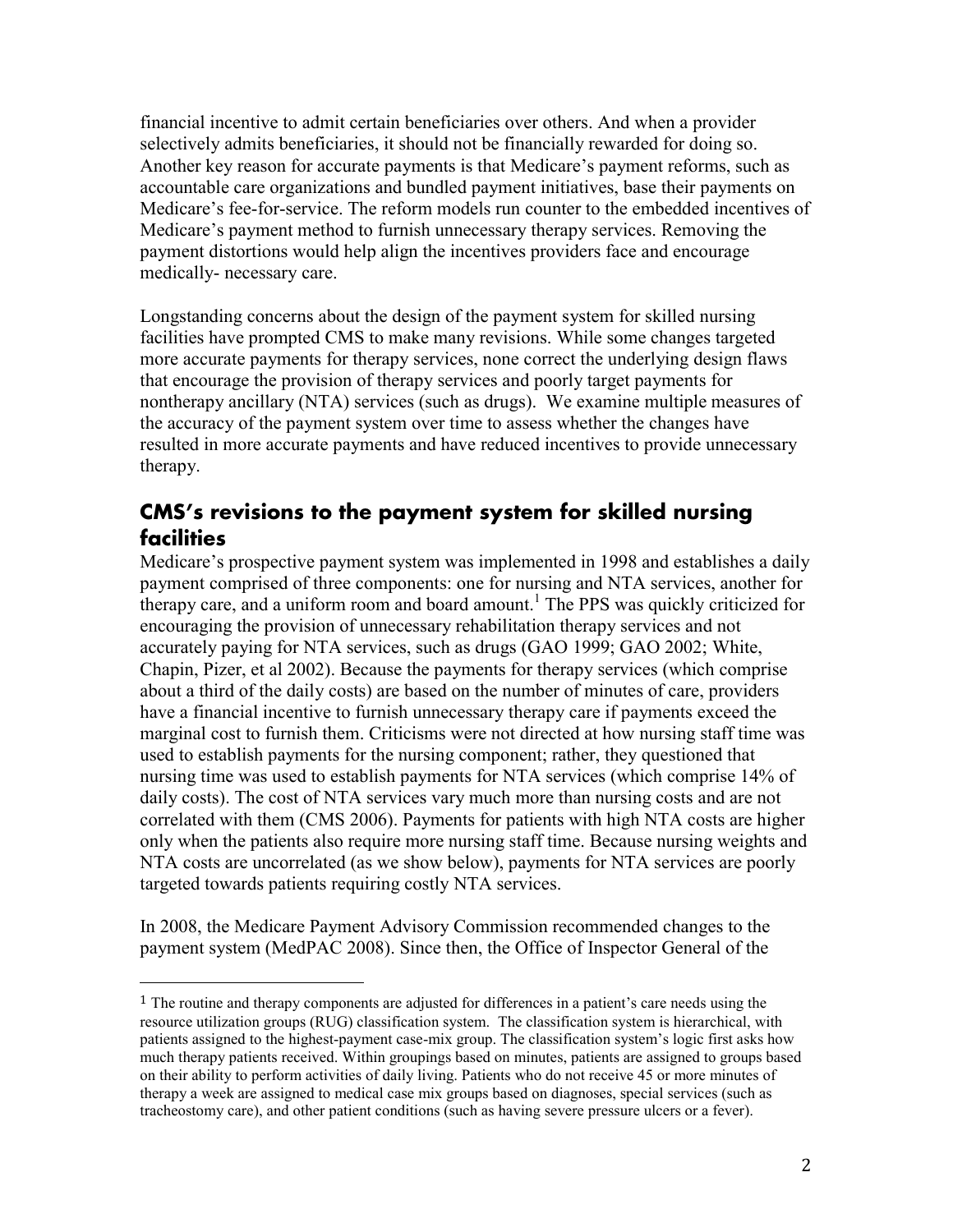Department of Health and Human Services and MedPAC have found that changes in the patients' characteristics did not support the increase in the therapy use indicated by facilities' billing practices. The Inspector General recommended that CMS change the way it pays for therapy (OIG 2011, OIG 2012). In commenting on the fiscal year 2015 proposed rule for Medicare payments to skilled nursing facilities, the American Hospital Association noted the need for a better way to pay for NTA services.

CMS began working on refinements to the case-mix classification system within a year of implementing the payment system (CMS final rule in *Federal Register,* July 1999). In response to a requirement in the Medicare, Medicaid, and SCHIP Benefits Improvement and Protection Act of 2000, CMS funded research on potential revisions. Studies funded by CMS and MedPAC have examined alternative ways to pay for therapy and NTA services (Maxwell et al. 2003, Urban Institute 2004, Liu et al. 2007, Garrett and Wissoker 2008). These studies explored ways to base payments on predicted patient care needs using diagnoses, functional status, and the use of special services (such as IV medications and tracheostomy care). They also examined decoupling payment for NTA services from nursing care and eliminating the fee-schedule approach to paying for therapy.

In 2013, CMS had a contractor identify and evaluate potential alternative ways to pay for therapy services. Based on its review, the contractor selected two approaches to pursue: using patient characteristics to predict expected costs and a hybrid approach that combines patient characteristics with some measures of resource use. The next step is to develop possible payment models for this component of the PPS. In October 2014, CMS announced that it would expand the scope of the therapy research project to include potential improvements to the entire PPS.

Though the basic structure of the PPS remains intact, CMS has made many revisions to the PPS. The revisions fall into three broad categories: refinements to the case-mix classification system, the shifting of dollars towards nursing care and away from therapy care, and basing payments on the costs of the care patients received.

The first refinement to the case-mix classification system was made to better account for differences in nursing costs across patients. In 2006, CMS added nine case-mix groups to the classification system for patients who qualify for a rehabilitation case-mix group (receiving at least 45 minutes per week of therapy) and an extensive service (such as intravenous medications or ventilator care). Within 4 years, 39% of days qualified for these highest-payment groups, in part because IV medications furnished during the prior hospital stay qualified days counted towards the assignment. In October 2010, CMS again revised the case-mix groups to: consider only care furnished during the skilled nursing facility stay; more accurately classify patients with similar costs using more recent data on resource use; and add 13 case-mix groups for clinically complex and special care days. $2$ 

l

<sup>&</sup>lt;sup>2</sup> Clinically complex groups are used to classify patients who have burns, septicemia, or pneumonia or who receive chemotherapy, oxygen therapy, intravenous medications, or transfusions while a SNF patient. Special care groups include patients who are comatose; have quadriplegia, chronic obstructive pulmonary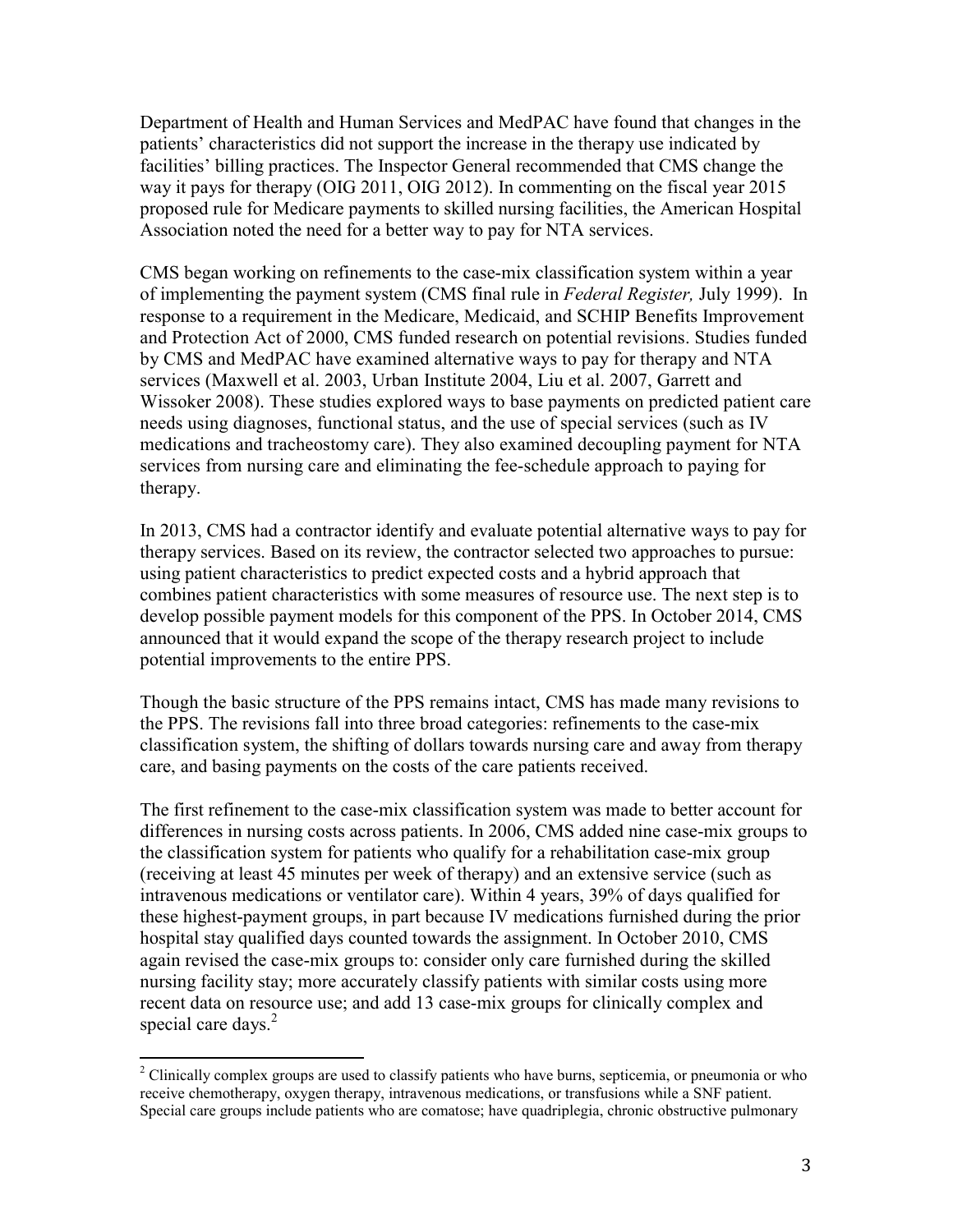The second type of revision, made in multiple increments, was to shift program dollars towards nursing care and specific medical case-mix groups and away from therapy care. Without altering the design of the therapy component (that is, payments remained a function of the amount of service), payments for the nursing component of select casemix groups were raised in 2000 and for all groups in 2001. Also, with the addition of nine case-mix groups in 2006, payments for the nursing component were raised with the intention of addressing the variability of NTA costs. Later, in correcting the rates in 2012, CMS lowered payments for the therapy case-mix groups but retained the rates for the medical groups, protecting them from rate reductions. With one exception (payments were raised for patients with AIDS), higher nursing payments have not directly targeted patients with high NTA costs.

The third set of changes tried to improve the accuracy of payments by reflecting the costs of the care patients received. Prior to 2010, the program paid for therapy care regardless of whether the services were furnished in more costly one-on-one therapy sessions or to multiple patients at the same time. In 2010 and 2011, CMS revised the payments for therapy furnished to multiple beneficiaries at the same time (versus in one-on-one sessions).<sup>3</sup> In another change, the program required providers to reassess patients if there have been changes in the provision of therapy that could affect the case-mix group assignment (and payments). These corrections were expected to increase payment accuracy because they account for the efficiencies of different therapy modalities and they establish payments based on the care actually furnished. They did not, however, change the underlying incentives to provide services, because therapy payment remains tied to therapy provision.

# **Study data and methods**

l

The present study brings together findings from related prior studies conducted over several years, and reports new analyses that reflect the latest payment rules, to illustrate how the accuracy of Medicare SNF payments has shifted over time. The methods for the study have been reported elsewhere (Garrett and Wissoker 2008; Wissoker and Zuckerman 2012; Carter, Garrett, and Wissoker 2012; Wissoker and Garrett 2014). In brief, we used Medicare data from skilled nursing facility claims, patient assessments,

disease, septicemia, diabetes requiring daily injections, fever with specific other conditions, cerebral palsy, multiple sclerosis, Parkinson's disease, respiratory failure, a feeding tube, pressure ulcers of specific sizes, or foot infections; receive radiation therapy or dialysis while a resident; or require parenteral or intravenous feedings or respiratory therapy for seven days.

<sup>&</sup>lt;sup>3</sup> In 2010 (for fiscal year 2011), CMS lowered payments for therapy furnished concurrently (multiple patients engaged in different therapy activities at the same time) and required end-of-therapy assessments to prevent paying for therapy services after they have been discontinued. In 2011 (for fiscal year 2012), CMS lowered payments for therapy furnished in groups (multiple patients engaged in the same therapy activities at the same time). In the same year, CMS implemented the revised case-mix classification system. When CMS calculated an adjustment factor to ensure that payments under the new and old classification systems remained the same, CMS assumed the same mix of therapy furnished concurrently, in groups, and individually. However, with payments effectively discounted for therapy provided in groups or concurrently, the industry shifted its provision to individual therapy to receive higher payments. With a different mix of therapy modalities, the adjustment factor was very inaccurate and resulted an estimated \$4.7 billion in overpayments to the industry.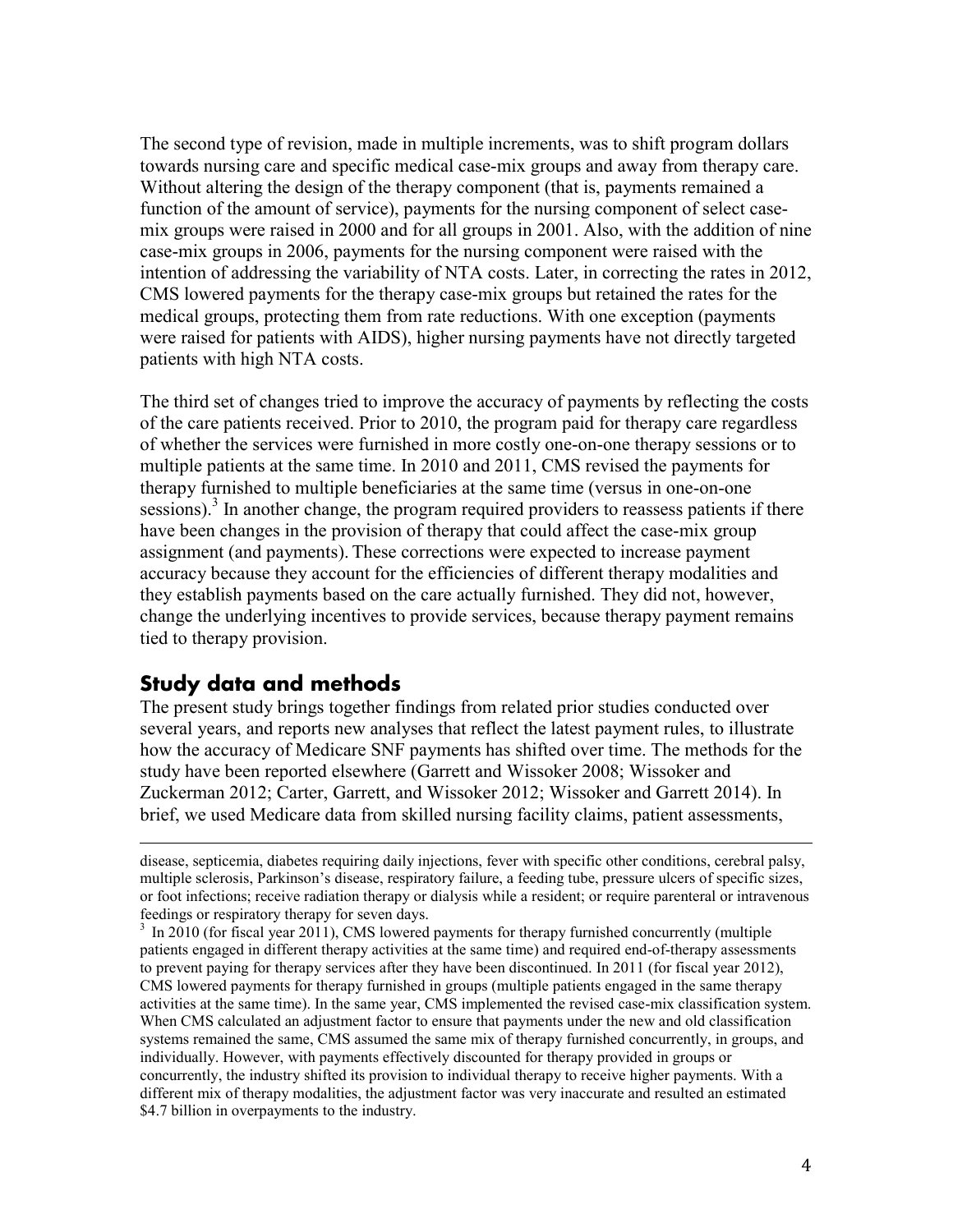and cost reports to estimate the daily costs and compared these to payments under Medicare's policies in 2006, 2011, 2012, and 2014. Service costs were estimated using charges from claims and converting them to costs using cost-to-charge ratios from the facilities' Medicare cost reports. Payments in each of the four years are modeled using the payment rates published in the *Federal Register* and counts of days reported in SNF claims. Claims from 2003 were used to estimate the relationship between payments and costs for 2006; claims for 2007 were used to estimate these relationships for 2011 and 2012; and claims for 2011 were used to estimate these relationships for 2014.

We designed an alternative to the current SNF payment system that establishes a separate component for NTA services (removing the payments from the nursing component), bases therapy payments on patient characteristics, and retains the nursing and other (room and board) components. The payments for the nursing component are based on the resource estimates made by CMS prior to adjustments it made to shift payments away from therapy care. Payment for a day of care would be the sum of four components, rather than the three components in the current design.

The alternative design uses a mix of patient and stay characteristics to predict therapy and NTA costs (Wissoker and Garrett 2014). Patient characteristics include age, the use of special services (such as intravenous medications or ventilator care), indicators of mental and cognitive status, ability to perform activities of daily living, and diagnoses. Characteristics of the stay include an indicator of whether the patient was assigned to a rehabilitation case-mix category, the existing nursing relative weights, and a proxy for length of stay to account for higher costs at the beginning of the stay.<sup>4</sup>

We evaluate the accuracy of payments by comparing estimated costs to payments using three measures. First, we examine the ability to explain cost differences across stays by looking at the percent of the cost variation explained by payments (R-squared). We care about accuracy at the stay level because systematic over- and under-payment could result in selective admission and treatment decisions. Even random over- and under-payment may matter for facilities with relatively small numbers of patients, so a higher R-squared is generally preferable as long as payment variation is based on measure of patient need. Second, we look at the percent of cost variation across facilities explained by payments. Over- and underpayments at the stay level may average out for a facility so we want to know if payments track with costs at the facility level. For this analysis, we measure the share of the log of average costs explained by average payments and whether the facility is in a rural area. Third, we examine whether facility payments are proportional to their costs to assess the biases in the therapy and NTA components of the payment system. We create a measure (a case-mix index [CMI] coefficient) of the proportionality of payments to costs, where a coefficient of 1.0 indicates that payments vary proportionately with costs. A facility would not face a strong financial incentive to select a more or less complex mix of cases if payments track costs proportionately. A CMI coefficient less

1

<sup>&</sup>lt;sup>4</sup> The precise model underlying the alternative design differs across years, due in part to a change in the available data following implementation of Minimum Data Set 3.0 and the need in the most recent estimates to only include predictors that are also available for beneficiaries in inpatient rehabilitation facilities.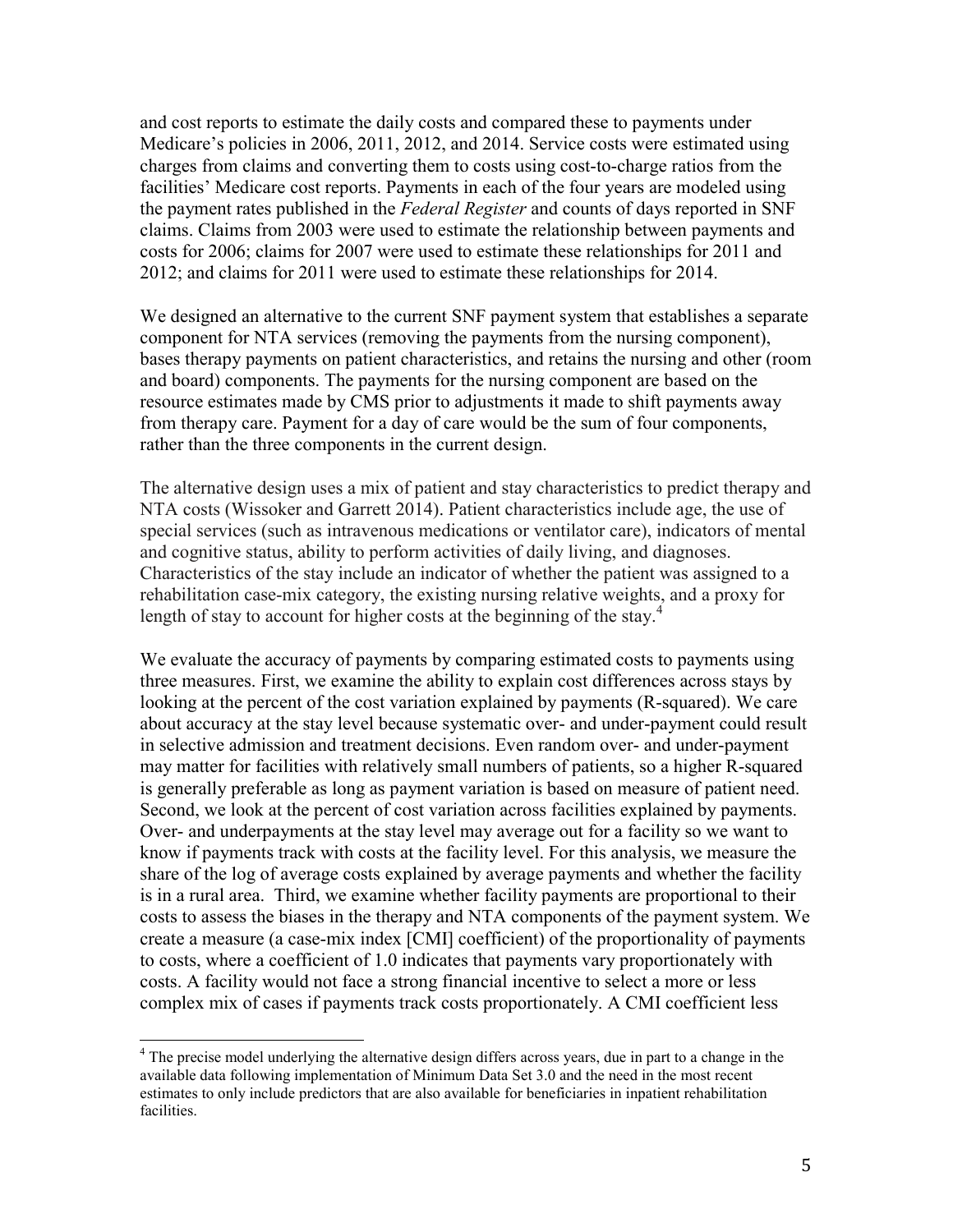than 1 indicates that a facility with a more costly case-mix would be overpaid: costs increase more slowly than payments. A CMI coefficient above 1 indicates that a facility with a more costly case-mix would be underpaid: costs increase faster than payments. With the addition of 2014 estimates, these analyses have now been conducted at four points in time (2006, 2011, 2012, and 2014), which allows us to evaluate whether payments have become more accurate over time.

# **Payment accuracy has steadily eroded since 2006**

Despite numerous revisions to the payment system, payments for therapy and NTA services have become less accurate over time. Since 2006, the ability of payments to explain cost differences across stays and facilities has eroded for both services, and payments are less proportional to costs.

#### **Payments for nontherapy ancillary services**

Current (2014) payment policy, in which payment for NTA services are part of the nursing payment, results in very inaccurate payments for NTA services. As seen in Table 1, the accuracy has gotten worse over time. In 2006, nursing payments were only slightly correlated with NTA costs. Payments for NTA services explained 5% of cost variability across stays. Under current (2014) policies, there is essentially no correlation between nursing payments and NTA costs, with payments explaining 0.1% of variability in costs. The ability to explain cost differences across facilities has gotten considerably worse, going from explaining 10% of the variation in 2006 to none in 2014. Because payments for NTA services have essentially zero statistical relationship to costs at the stay and facility levels, facilities with more patients with higher expected NTA costs due to higher need for those services will be underpaid for treating those cases.

Payments continue not to be proportional to costs, though the direction has shifted. Earlier payment policies (2006 and 2011) resulted in facilities with higher NTA payments (in the sense of having higher nursing weights) being underpaid and those with lower NTA payments being overpaid. Possibly reflecting policies that raised payments for nursing components for the medical case-mix groups, current policy appears to result in considerable overpayment for facilities with higher NTA payments given the CMI coefficient of 0.08. But with no relationship between NTA payments and costs in 2014, and no targeting of payments to patients requiring these services, SNFs will be underpaid for treating patients requiring these services and will have an incentive to avoid such patients.

#### **Payments for therapy services**

The ability of payments to explain cost differences in therapy care has also declined over time. At the stay and facility levels, policies in 2006 explained more of the variation in costs than current payment policies. This reduction likely reflects compositional shifts in the assigned case-mix group towards very high and ultra-high therapy case-mix groups as shown in Figure 1. The percent of variability in facility level costs explained by payments has also fallen since 2006. The CMI coefficients for therapy payments show a steady decline in the proportionality of payments to costs, so that facilities with a more costly therapy case-mix (i.e., facilities with higher therapy provision) are increasingly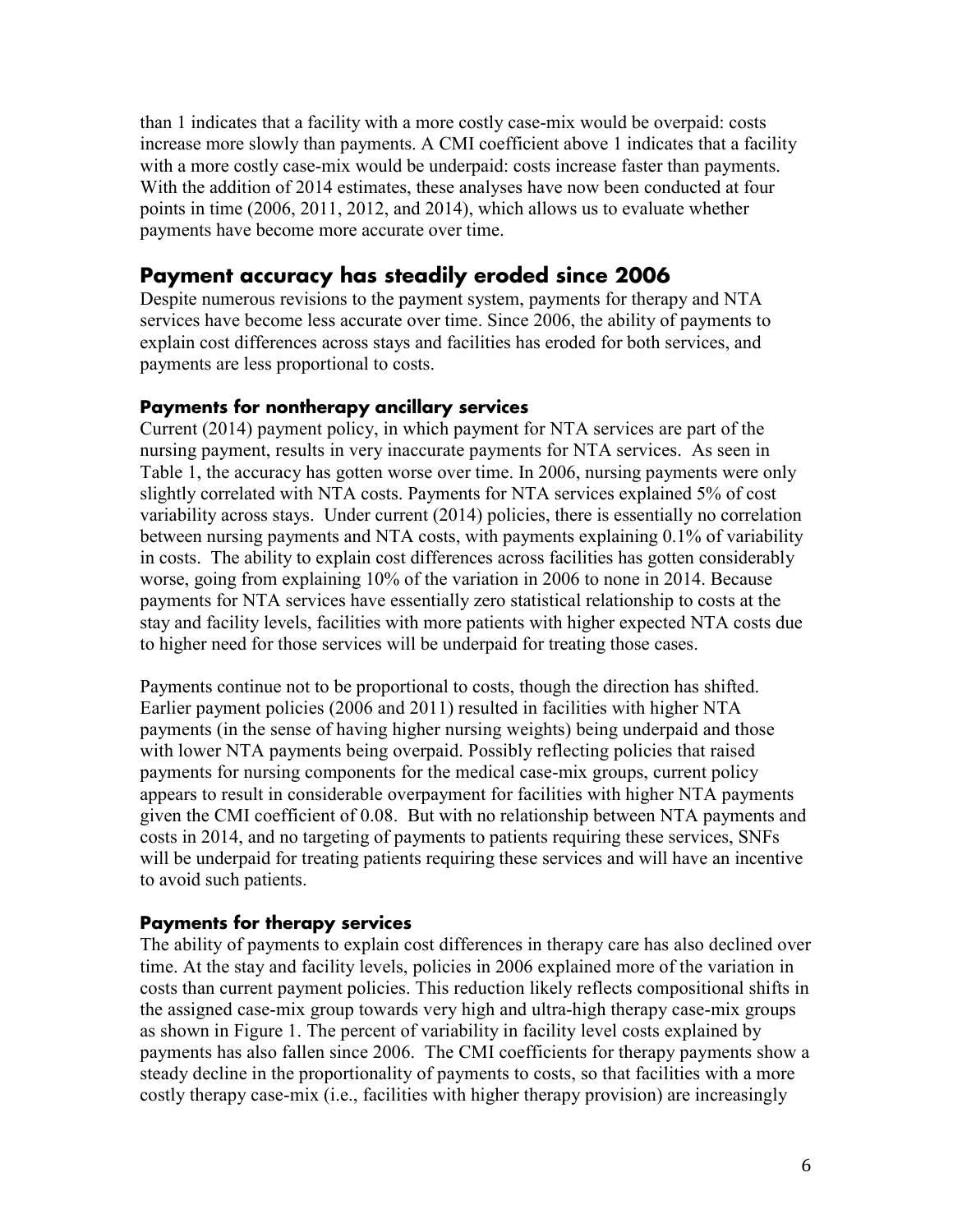overpaid for the services provided. Together, these results indicate that the relationship between payments and costs has deteriorated since 2006. More important than the degree of correlation between payments and costs, however, is the source of that correlation. The ability of current policy to explain cost differences (the R-squared values) for therapy services results from defining the case-mix groups according to how much therapy facilities choose to provide, rather than indicators of patient need for therapy services. This feature of the current system creates an incentive for facilities to overprovide therapy services.

## **Therapy payments encourage the provision of therapy services**

The overpayments to facilities with above-average therapy provision are likely to be driving the growth in the share of days assigned to a therapy case mix group and, within those, to the most intensive therapy group (Figure 1). Between 2000 and 2012, the share of days assigned to a rehabilitation case-mix group increased from 77% to 92%, and the share assigned to the most intensive therapy groups (the ultra high and very high casemix groups) increased from 24% to 76%. The Office of the Inspector General found that increasingly, SNFs billed Medicare for more intensive therapy case-mix groups even though beneficiaries' ages and diagnoses had not changed much (OIG 2011, OIG 2012). In addition, MedPAC concluded that changes in the frailty of beneficiaries and shorter hospital stays do not support the increasing intensity of therapy provision (MedPAC 2014). Under the False Claims Act, the Department of Justice has increasingly focused its attention on companies for failing to ensure that services furnished were necessary (Department of Justice 2014).

Despite the expansion of the number of medical case-mix groups and increases made to the payment rates for them, the share of all days assigned to the groups remains small (6 percent in 2013, down from 15 percent in 2000). Providers continue to furnish enough therapy to qualify the vast majority of beneficiaries for therapy groups. We continue to hear that patients with high drug costs can be hard to place.

A facility's mix of case-mix groups affects its financial performance under Medicare payments. Using a measure that compares Medicare costs to Medicare payments, MedPAC found that in 2012 freestanding facilities with the highest shares (the top  $10^{th}$ percentile) of days assigned to ultra-high and very-high therapy case mix groups have far higher Medicare margins compared with facilities with the lowest shares (the bottom  $10<sup>th</sup>$ percentile of these days, 16 percent versus 2.3 percent). Freestanding facilities with the lowest shares of medically complex cases have much higher Medicare margins (averaging 14 percent) compared with facilities with highest shares of these days (9 percent). Some publicly traded SNF chains report their shares of high-acuity rehabilitation as a performance measure in gauging the success of strategies to grow their Medicare rehabilitation business (Diversicare 2014, Ensign 2014a, Extendicare 2014a, Kindred 2014a, Skilled Healthcare 2014a, and AdCare 2014).

# **An alternative design could improve the accuracy of payments**

An alternative design that establishes a separate component for NTA services and bases therapy payments on patient characteristics would result in payments that are more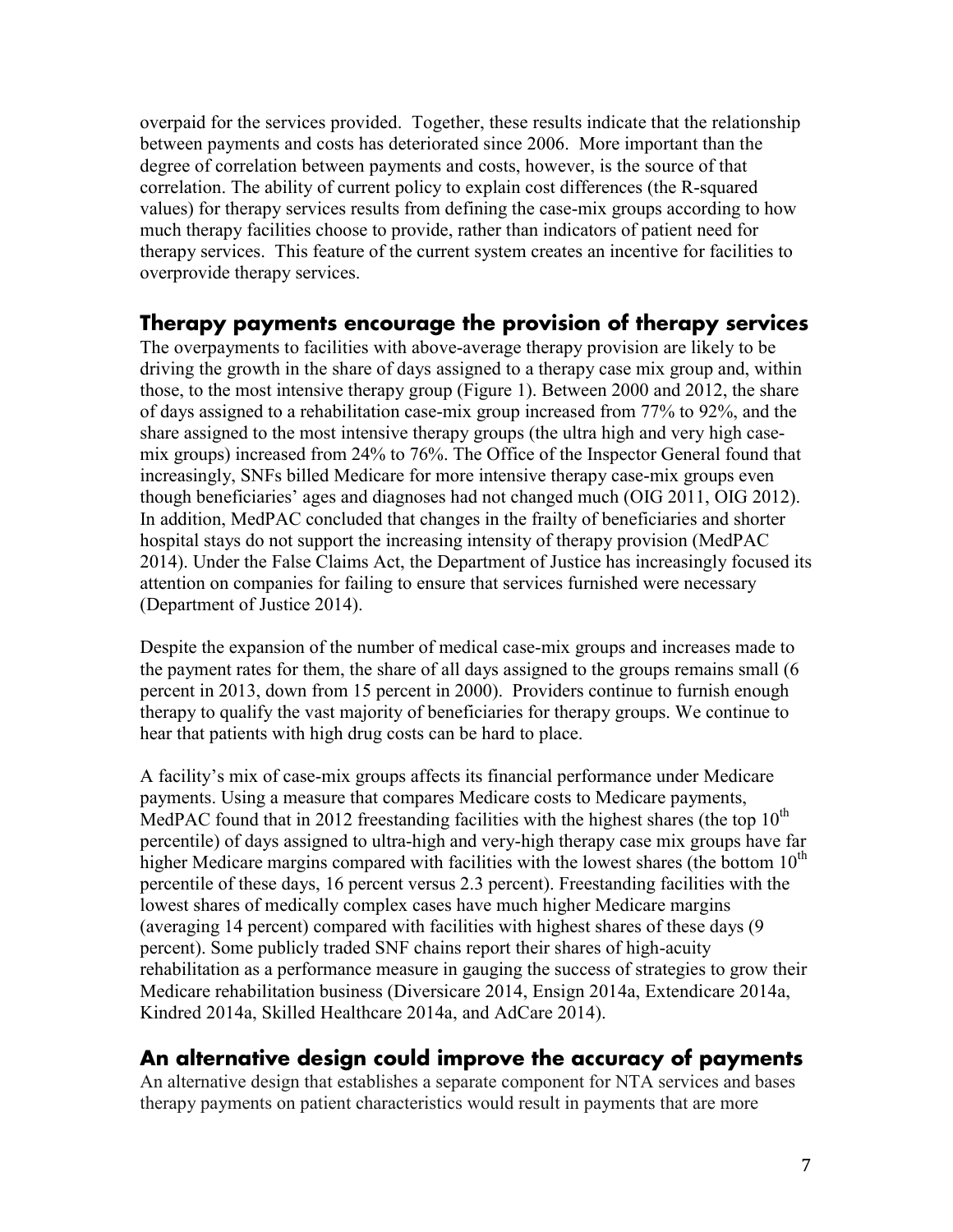accurate and proportional to facility costs (Table 2). For NTA services, an alternative design would explain far more of the variation (20%) in costs compared with explaining none of the variation under current payments. In addition, payments would be dramatically more proportional to costs (CMI coefficient=0.93 versus 0.08 under current payments). For therapy services, the alternative design would explain the same amount of the variation in therapy costs as current policy. However, because the alternative design bases payments on patient characteristics, providers' payments would increase based on patient care needs, not the amount of amount of therapy furnished. Therapy payments would be far more proportional to costs (CMI=1.11 compared with 0.42 under current policy) and would dampen the incentive to furnish therapy care for financial, rather than clinical reasons.

#### **Changes in policy have not substantially changed the impacts an alternative design would have on payments to facilities**

Despite the changes made to the PPS, the directional impacts of an alternative design would remain the same compared with policies in place in 2006, 2012, and 2014 (Table 3). Payments to facilities with the lowest shares of rehabilitation therapy would increase, while payments to facilities with the highest shares of therapy patients would decline, with the magnitudes changing slightly over time. The impacts on payments to facilities with the largest and smallest shares of intensive therapy days (the ultra-high and veryhigh therapy groups), ownership, location, and facility type are also comparable to estimates of the impacts of earlier policies. The estimated impacts on facilities with high and low shares of special care and clinically complex days are consistent over time: an alternative design would raise payments to facilities with high shares of these days and lower payments to facilities with low shares. The variation in the impacts of the policies in place in different years is likely to reflect the many changes made to the definitions and expansions of the case-mix groups for these types of stays. The impact on facilities with high NTA costs would be less than earlier years' policies but would still increase considerably (12 percent compared with current policy). The muted impact may also reflect changes to the case-mix groups, since medically complex patients are more likely to have high NTA costs.

Under the alternative design, the distribution of Medicare margins is likely to narrow. The majority of facilities with the lowest margins would see their payments increase, while payments would decline for the majority of facilities with the highest margins. Of the facilities with lowest margins (below -10 percent), over three-quarters would have increases in payments of more than 10 percent. Of facilities with the highest margins (more than 10 percent), almost half would see their payments decline.

Impacts on individual facilities would differ considerably from these overall averages depending on the mix of days and therapy practices (Table 4). Although most facilities (69%) with the lowest shares of therapy days would see large increases in payments (at least 10%), a small number of low-therapy facilities (5%) would experience declines in payments. Almost all hospital-based facilities would see their revenues increase by more than 10% but a small number of facilities (3%) would see their revenues decline. Over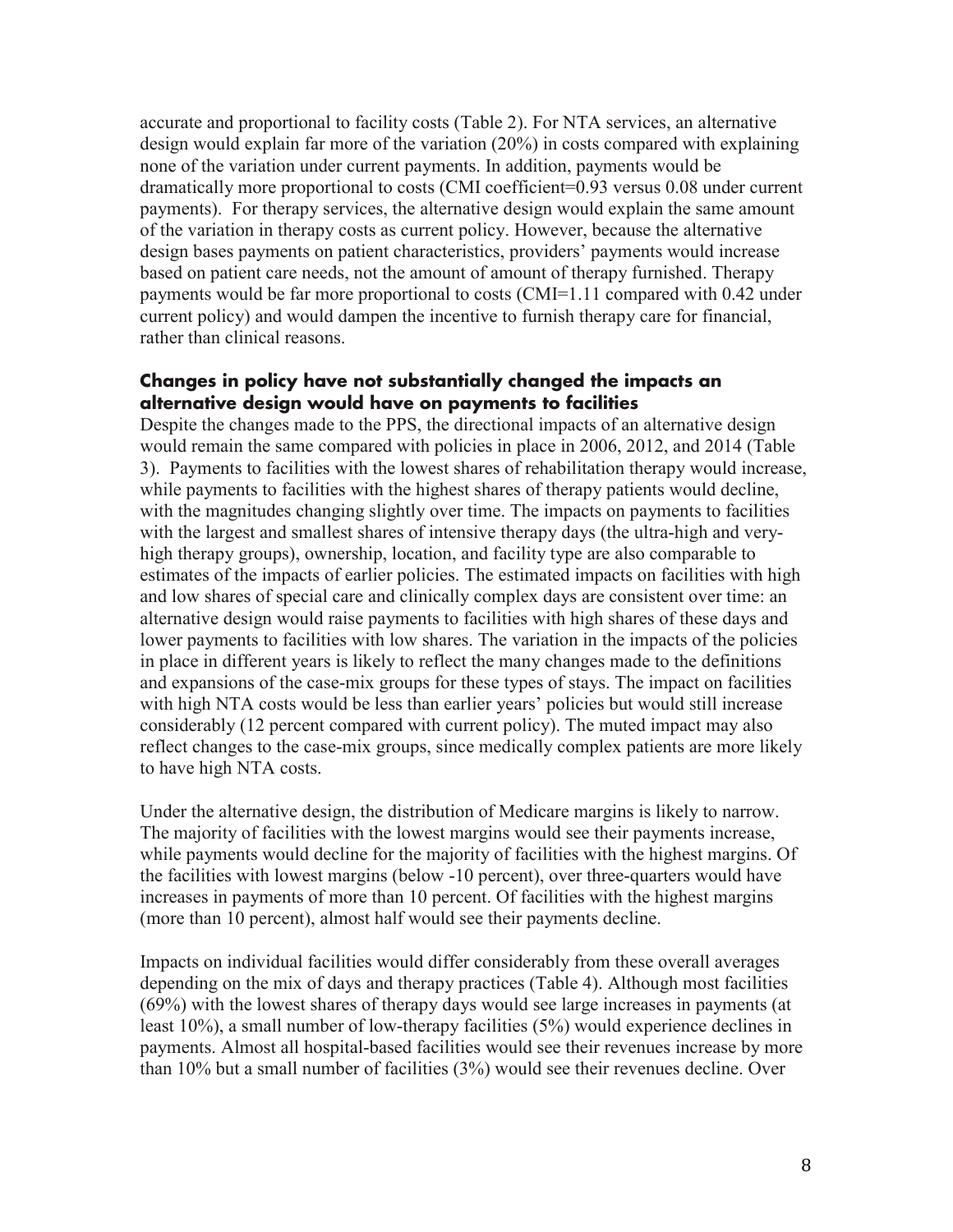80% of facilities that would experience large declines in payments (more than 10% reductions) had Medicare margins in 2012 of at least 10 percent.

# **Discussion**

Despite many changes made to Medicare's payment system for skilled nursing facilities, its accuracy has worsened over time. Payments for NTA services are even more poorly targeted than earlier periods and are essentially unrelated to costs at both the stay and facility levels. The implication is that facilities that treat patients with high need for NTA services (such as patients requiring ventilator care or high-cost antibiotics) will not receive higher payment commensurate with their higher cost, and face an incentive to avoid such patients.

Therapy payments are less correlated with costs than they were in 2006, but more importantly, therapy payments are dependent on the amount of therapy that facilities choose to provide under the current system, rather than indicators of patient need. Facilities that provide more intense therapy services receive additional payments that exceed the additional costs and are therefore overpaid for those services. The industry's continued shift of days into the highest therapy case-mix groups, and the high Medicare margins for facilities that furnish this type of care, are testaments to this overpayment.

The study shows that an alternative design—including a separate payment for NTA services and payments for these and therapy services based on patient characteristics would yield more accurate payments than current policy. Perhaps more importantly, the design would also dampen the incentive to furnish therapy care for financial, not clinical reasons. A design with these components would redistribute payments away from providers focused on furnishing intense therapy unrelated to care needs. It would also increase payments to providers with high NTA costs and those treating medically complex patients.

The design would be relatively straightforward to implement. The nursing component would remain the same, minus the dollars associated with NTA services. A new NTA component would establish payments for these services using dollars removed from the nursing component. A redesigned therapy component would replace the current therapy component. The fixed amount for room and board would remain the same. The daily payment would be the sum of four components, instead of the current three. This alternative has the effect of creating greater uniformity in the profitability of patients – which should result in less revenue-driven care and more clinically-driven care. Under this design, spending would be redistributed from highly profitable, therapy-focused (and typically for-profit) facilities to less profitable facilities that focus more on medically complex patients.

In past years, it might have been argued that a more prospective therapy component based on patient need rather than service provision would have resulted in an unacceptable decline in the correspondence between therapy payment and therapy costs, because alternative therapy models explained less of the variation in facility costs compared with current policy. With the decline in the accuracy of the current therapy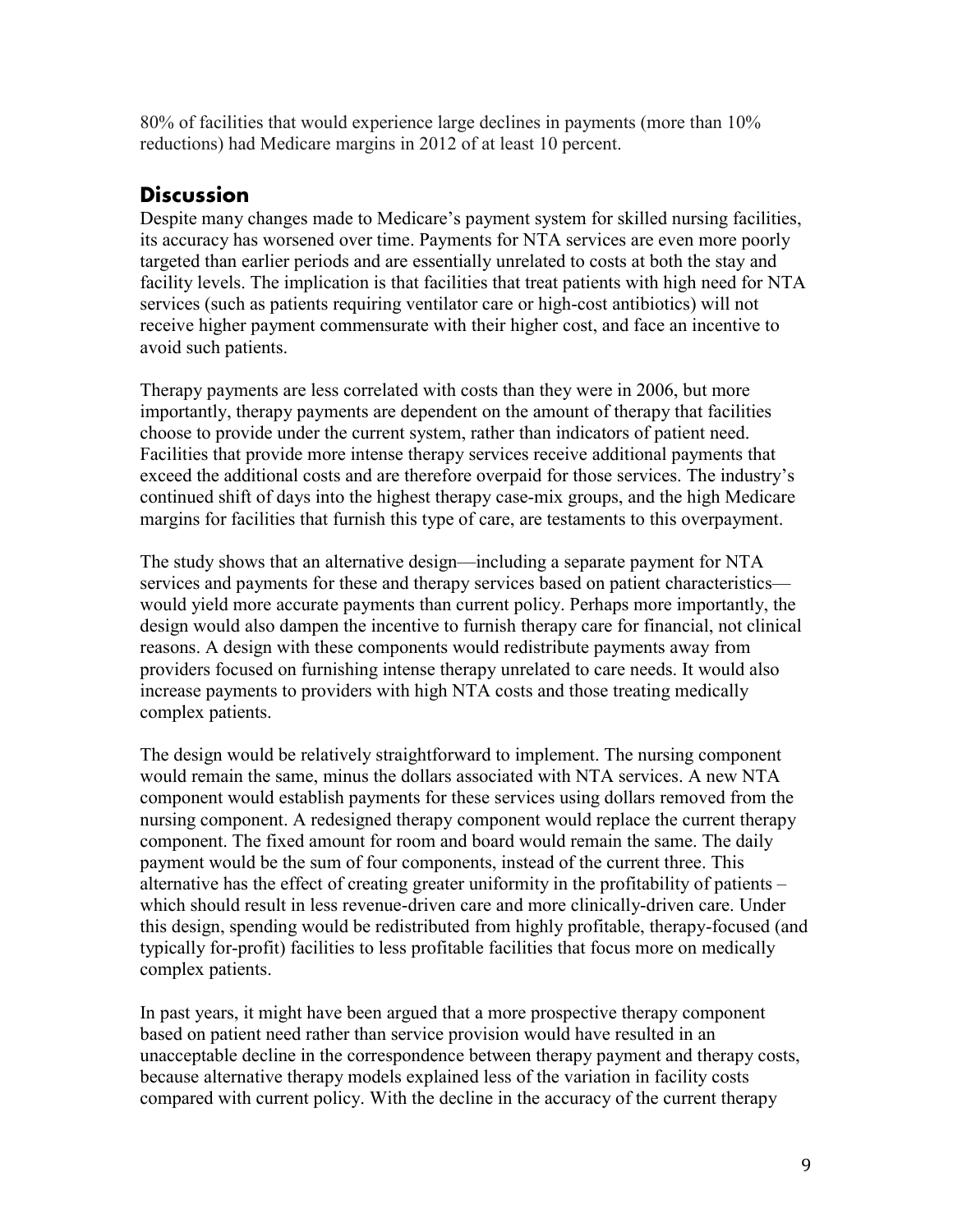component, this is no longer the case. The R-squared of the alternative system is now comparable to that of the current system, yet results in payments that are more proportional costs and eliminates the incentive to over-provide therapy services. Setting payments prospectively based on patient characteristics could encourage providers to stint on services since providers will be paid irrespective of the services they furnish. Two policies could discourage stinting. First, tying a portion of payments to outcome measures would lower payments to SNFs with poor outcomes. Beginning, in 2018, SNF payments will be tied to readmission rates, and other quality measures, such as risk-adjusted changes in function, could be added to consider the efficacy of therapy.

A second approach could compare a facility's predicted costs for a stay to its actual costs, and would pay on the basis of its actual costs for stays with costs well below the predicted amount. If a provider stinted on care, its costs for the stay would be considerably lower than the predicted amount. In these cases, because the payments would be based on actual costs, a provider would not profit from withholding care that was assumed in the predicted amount, thus countering the incentive to stint (Carter, Garrett, and Wissoker 2012). Establishing the threshold for triggering cost-based payments would need to consider the costs per stay of efficient providers so they do not get mis-identified as stinting on care. This design would be akin to a short-stay outlier policy in other discharge-based PPSs that discourage stinting and premature discharges by paying considerably lower payments for unusually low use. For example, in Medicare's home health care PPS, payments switch from a 60-day episode-based payment to payments per visit for episodes with very low visits per episode.

# **Conclusion**

The many changes made to the payment system have done little to address the shortcomings of Medicare's payment system for skilled nursing facilities that were identified soon after the system was implemented. The present payment system continues to encourage providers to furnish clinically-unnecessary services for financial gain. With a number of providers experimenting with various payment reform models, accuracy should remain a central concern since bundled payment and ACO reforms continue to rely on fee-for-service payments. Without changes to the prospective payment system, skilled nursing facilities will continue to have incentive to furnish care that runs counter to broader reforms. Our results confirm that changes more sweeping than those made to date are required. A revised payment system would improve the accuracy of payments to skilled nursing facilities, make providers more neutral to the types of patients they admit, and dampen the incentive to furnish therapy services unrelated to patients' care needs.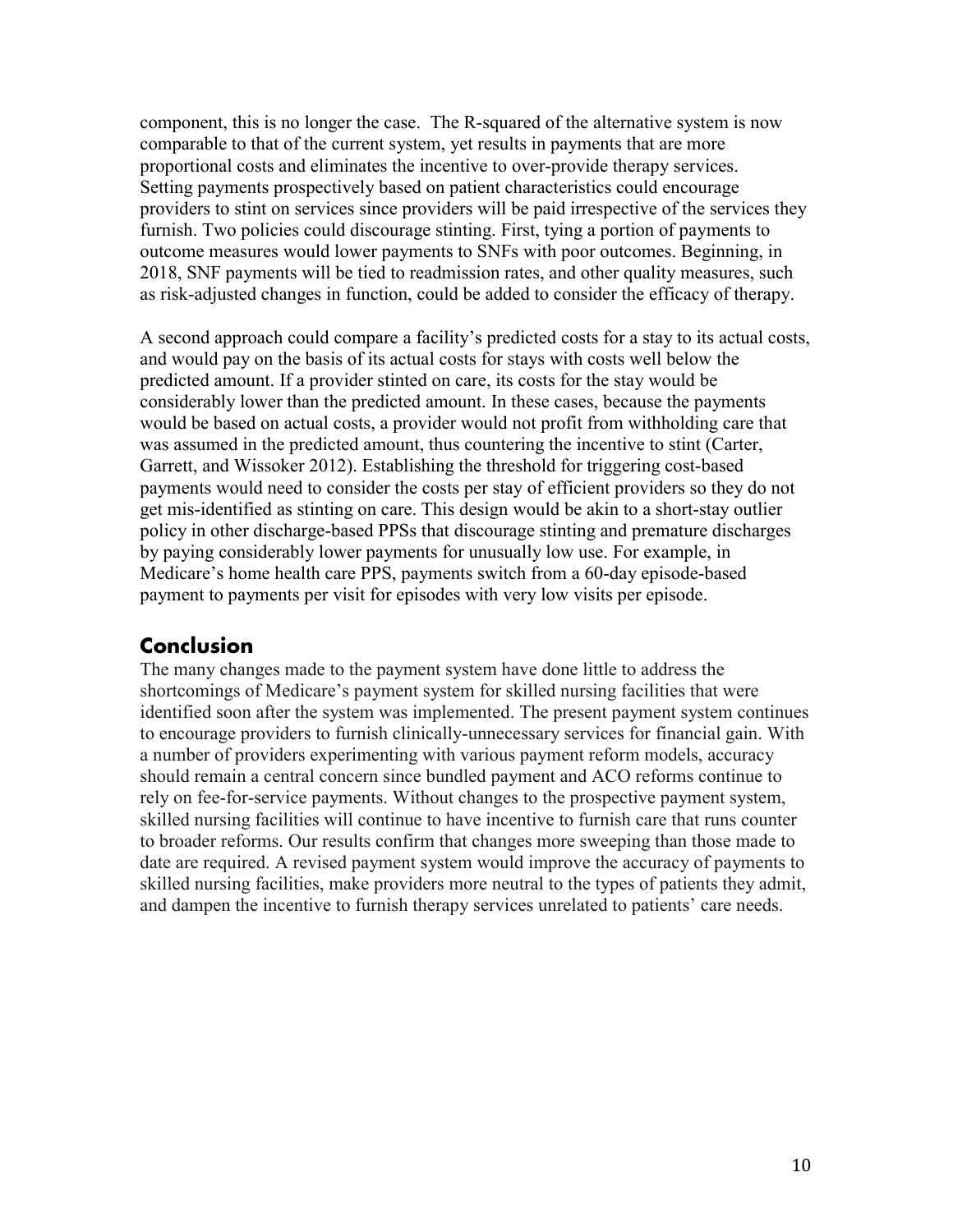# **References**

AdCare 2014. 10-Q filed with the SEC. Available on company website.

Carter, C., A. B. Garrett, and D. Wissoker. 2012. Reforming Medicare payments to skilled nursing facilities to cut incentives for unneeded care and avoiding high-cost patients. *Health Affairs* 31, no. 6 (June): 1303–1313.

Centers for Medicare & Medicaid Services, Department of Health and Human Services. 2006. *Report to the Congress: Patient classification under Medicare's prospective payment system for skilled nursing facilities.* Washington, DC: CMS.

DiversiCare. 2014. 10-Q filed with the SEC. Available on company website.

Ensign Group. 2014. Annual report 2013.

Extendicare. 2014. Annual report 2013.

Kindred Healthcare. 2014. Annual report 2013.

Ensign Group. 2014. Annual report.

Extendicare. 2014. Annual report.

*Federal Register*. 1999. Medicare program; prospective payment system and consolidated billing for skilled nursing facilities. Department of Health and Human Services (HHS), Health Care Financing Administration (HCFA). Final rule. July 30; 64 (146): 41644–83. Online at http://www.gpo.gov/fdsys/pkg/FR-1999-07-30/pdf/99-19478.pdf

Garrett, B., and D.Wissoker. 2008. *Modeling alternative designs for a revised PPS for skilled nursing facilities.* Report to the Medicare Payment Advisory Commission. Washington, DC: MedPAC.

Government Accountability Office. 1999. *Skilled nursing facilities: Medicare payments need to better account for nontherapy ancillary cost variation.* GAO/HEHS–99–185. Washington, DC: GAO. September.

Government Accountability Office. 2002. *Skilled nursing facilities: Providers have responded to Medicare payment system by changing practices.* GAO–02–841. Washington, DC: GAO. August.

Liu, K., B. Garrett, S. Long, S. Maxwell, Y.C. Shen, D. Wissoker, B. Fries, T. Eilertsen, A. Epstein, A. Kramer, S.J. Min, R. Schlenker, and J. Buchanan. 2007. *Final report to CMS: Options for improving Medicare payment for skilled nursing facilities.*  Washington, DC: CMS. Report prepared for CMS under contract no. 500–00–0025, 2006. http://www.urban.org/UploadedPDF/411526 nursing facilities.pdf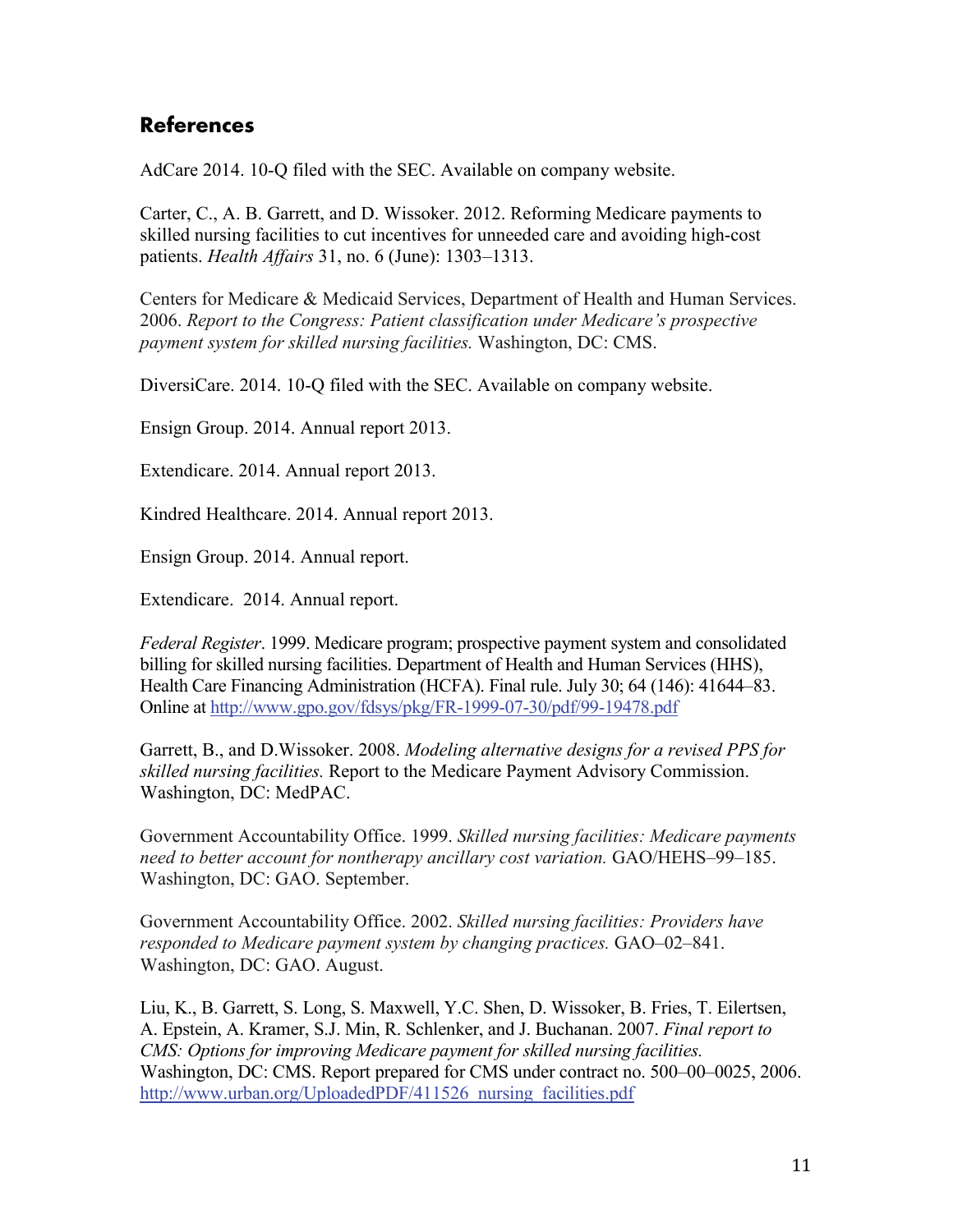Maxwell, S., J. Wiener, and K. Liu. 2003. *A review of issues in the development and implementation of the skilled nursing facility prospective payment system*. Report to the Centers for Medicare & Medicaid Services. Contract no. 500–00–0025/TO#2. Baltimore, MD: CMS.

Medicare Payment Advisory Commission. 2008. *Report to the Congress: Reforming the delivery system.* Washington, DC: MedPAC.

Office of Inspector General, Department of Health and Human Services. 2012. *Inappropriate payments to skilled nursing facilities cost Medicare more than a billion dollars in 2009*. Report no. OEI–02–09–00200. Washington, DC: OIG.

Office of the Actuary, Centers for Medicare & Medicaid Services. 2014. *Annual report of the Boards of Trustees of the Federal Hospital Insurance and Federal Supplementary Medical Insurance Trust Funds.* Washington, DC: Department of Health and Human Services.

Office of Inspector General, Department of Health and Human Services. 2011. *Early alert memorandum report: Changes in skilled nursing facilities billing in fiscal year 2011.* OEI–02–09–00204. Washington, DC: OIG

Urban Institute. 2004. *Classifying Medicare SNF patients: Initial findings from three approaches*. Report to the Centers for Medicare & Medicaid Services. Contract no. 500– 00–0025. Baltimore, MD: CMS.

Skilled Healthcare. 2014. Annual report 2013.

U. S. Department of Justice. 2014. Two Companies to Pay \$3.75 Million for Allegedly Causing Submission of Claims for Unreasonable or Unnecessary Rehabilitation Therapy at Skilled Nursing Facilities. Press release. Washington, DC: Department of Justice.

White, C., S. Pizer, A. White, et al. 2002. Assessing the RUG-III Resident Classification System for Skilled Nursing Facilities. *Health Care Financing Review*. U.S. Government Printing Office.

Wissoker, D., and B. Garrett. 2014. *Equalizing Medicare payments for select patients in IRFs and SNFs*. Report to the Medicare Payment Advisory Commission. Washington, DC: Medicare Payment Advisory Commission. June. http://medpac.gov/documents/contractorreports/jun14\_snf\_irf\_equalizing\_report\_contractor.pdf

Wissoker, D. and S. Zuckerman. 2012. Impacts of a revised payment system for SNFs. Memo to Medicare Payment Advisory Commission. March. http://www.medpac.gov/documents/contractorreports/mar12\_impacts\_revisedpaymentsystemsnfs\_contractor.pdf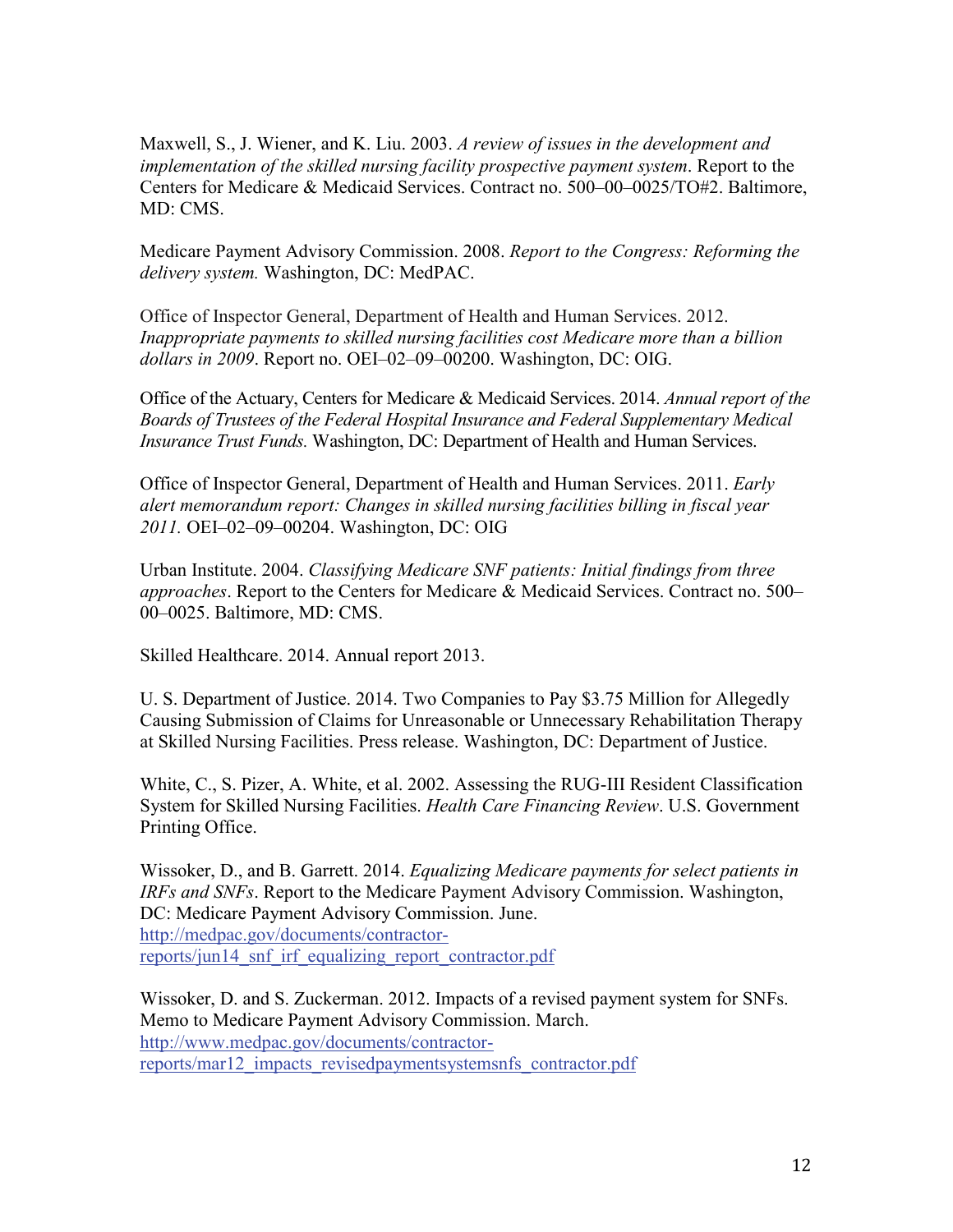## **Table 1. Accuracy of Medicare's payments to skilled nursing facilities under various years' policies**

|                                                                                                                                                                                                                                                                                                                                                                                                                                                                                                                                                                                                                   | 2006<br>policies | 2011<br>policies | $2012$<br>policies | $2014$<br>policies | Impact on<br>payments<br>over time                                                                                                                         |
|-------------------------------------------------------------------------------------------------------------------------------------------------------------------------------------------------------------------------------------------------------------------------------------------------------------------------------------------------------------------------------------------------------------------------------------------------------------------------------------------------------------------------------------------------------------------------------------------------------------------|------------------|------------------|--------------------|--------------------|------------------------------------------------------------------------------------------------------------------------------------------------------------|
| Nontherapy ancillary services                                                                                                                                                                                                                                                                                                                                                                                                                                                                                                                                                                                     |                  |                  |                    |                    |                                                                                                                                                            |
| Percent variation in stay-<br>level costs explained                                                                                                                                                                                                                                                                                                                                                                                                                                                                                                                                                               | $5\%$            | 4%               | $1\%$              | 0.1%               | Steady erosion in<br>accuracy. No<br>correlation between<br>2014 payments and<br>costs.                                                                    |
| Percent variation in log<br>facility-level costs<br>explained                                                                                                                                                                                                                                                                                                                                                                                                                                                                                                                                                     | 10%              | 6%               | 2%                 | $0\%$              | Steady erosion in<br>accuracy. No<br>correlation between<br>2014 payments and<br>costs.                                                                    |
| Proportionality of<br>payments to cost CMI<br>coefficient                                                                                                                                                                                                                                                                                                                                                                                                                                                                                                                                                         | 2.34             | 1.28             | 0.61               | 0.08               | Facilities with above-<br>average nursing case-<br>mix are overpaid for<br>NTA services.                                                                   |
| Therapy services                                                                                                                                                                                                                                                                                                                                                                                                                                                                                                                                                                                                  |                  |                  |                    |                    |                                                                                                                                                            |
| Percent variation in stay-<br>level costs explained                                                                                                                                                                                                                                                                                                                                                                                                                                                                                                                                                               | 36%              | 24%              | 21%                | 19%                | Steady erosion in<br>accuracy                                                                                                                              |
| Percent variation in log<br>facility-level costs<br>explained                                                                                                                                                                                                                                                                                                                                                                                                                                                                                                                                                     | 37%              | 15%              | 12%                | 15%                | Erosion in accuracy<br>since 2006, with small<br>improvement from 2012                                                                                     |
| Proportionality of<br>payments to cost CMI<br>coefficient                                                                                                                                                                                                                                                                                                                                                                                                                                                                                                                                                         | 0.79             | 0.56             | 0.43               | 0.42               | Less proportional.<br>Facilities with above-<br>average therapy case-<br>mix are overpaid;<br>facilities with below-<br>average case-mix are<br>underpaid. |
| Note: CMI (case-mix index). A CMI coefficient of 1.0 indicates that facility payments<br>are proportional to facility costs. A CMI greater than 1.0 indicates that a facility<br>with a relatively costly case mix would tend to be underpaid, whereas a facility<br>with a relatively inexpensive case mix would tend to be overpaid. A CMI<br>coefficient below 1.0 indicates that a facility with a relatively costly case mix<br>would tend to be overpaid, while a facility with less costly case mix would tend to<br>be underpaid.<br>Source: Analysis conducted by the Urban Institute for MedPAC (2014). |                  |                  |                    |                    |                                                                                                                                                            |
|                                                                                                                                                                                                                                                                                                                                                                                                                                                                                                                                                                                                                   |                  |                  |                    |                    |                                                                                                                                                            |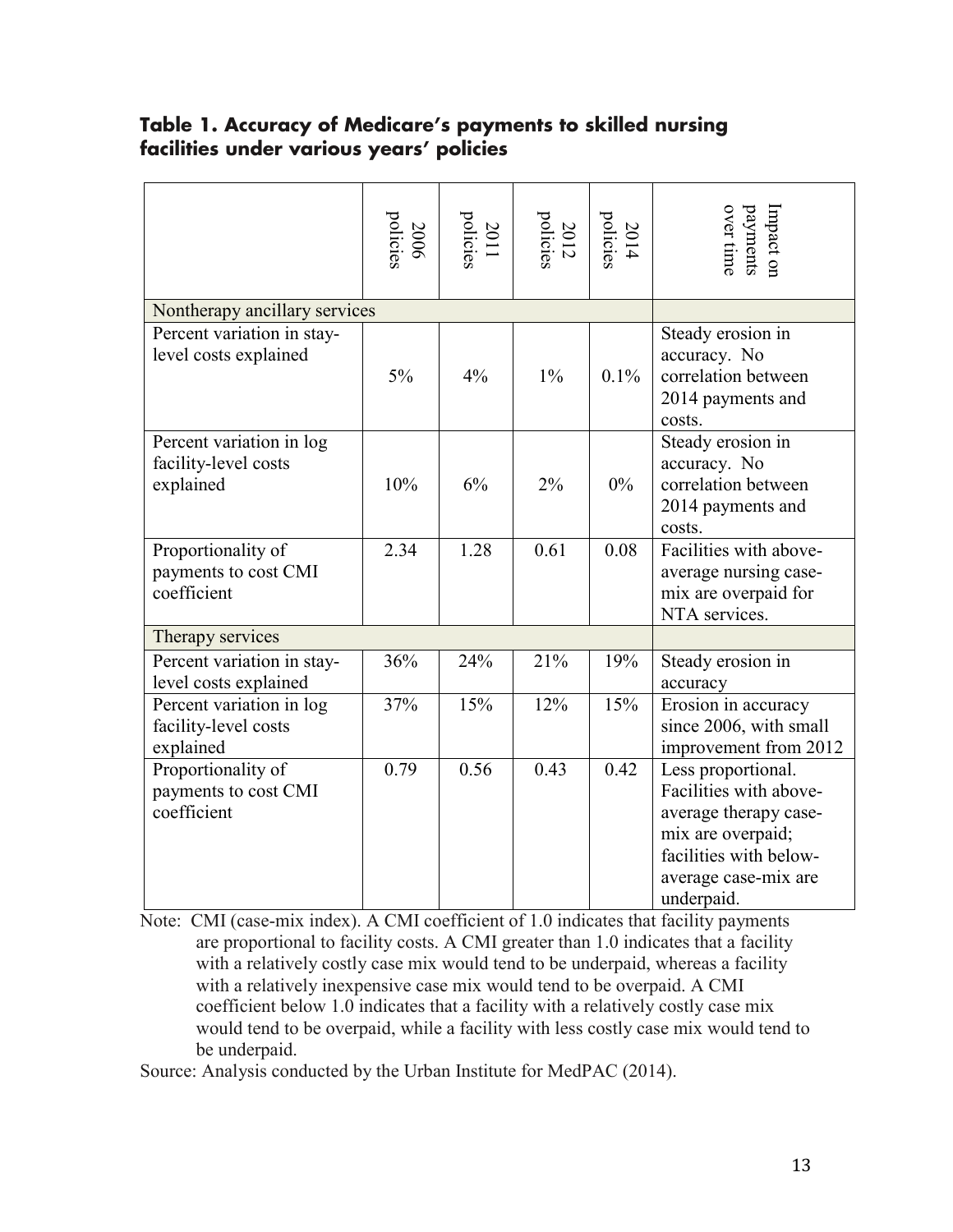## **Table 2. Comparison of the accuracy of current SNF payment policies to an alternative design**

|                                                         | 2014<br>policies | lternative<br>design |
|---------------------------------------------------------|------------------|----------------------|
| Nontherapy ancillary services                           |                  |                      |
| Percent variation in stay-level costs explained         | $0.1\%$          | 20%                  |
| Percent variation in log facility-level costs explained | $0\%$            | 10%                  |
| Proportionality of payments to cost CMI coefficient     | 0.08             | 0.93                 |
| Therapy services                                        |                  |                      |
| Percent variation in stay-level costs explained         | 19%              | 19%                  |
| Percent variation in log facility-level costs explained | 15%              | 14%                  |
| Proportionality of payments to cost CMI coefficient     | 0.42             |                      |

Note: CMI (case-mix index). A CMI coefficient of 1.0 indicates that facility payments are proportional to facility costs. A CMIS greater than 1.0 indicates that a facility with a relatively costly case mix would tend to be underpaid, whereas a facility with a relatively inexpensive case mix would tend to be overpaid. A CMI coefficient below 1.0 indicates that a facility with a relatively costly case mix would tend to be overpaid, while a facility with less costly case mix would tend to be underpaid.

Source: Analysis conducted by the Urban Institute for MedPAC (2014).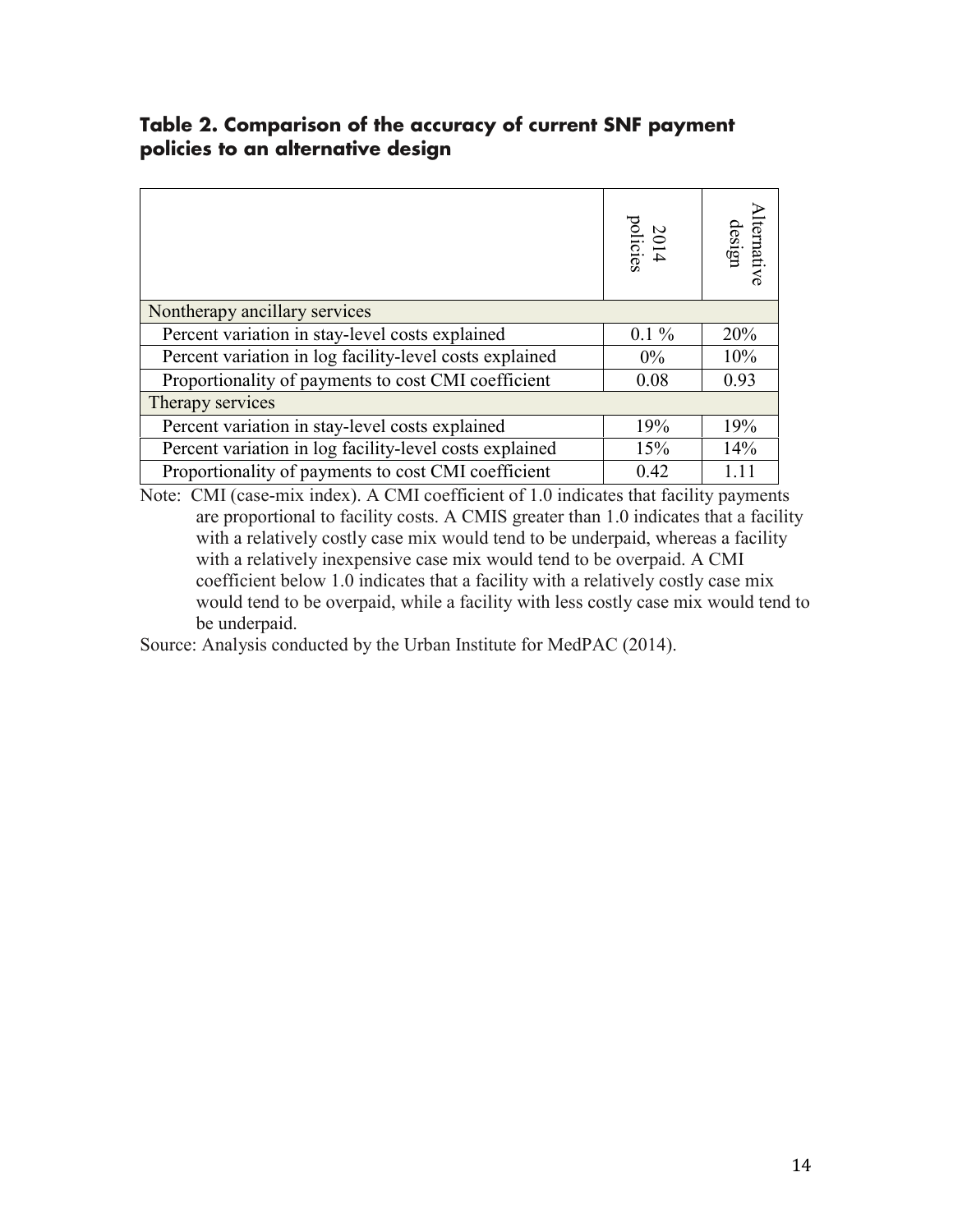## **Table 3. An alternative design would change payments to facilities relative to current (2014) policy depending on their mix of patients and therapy practices**

| <b>SNF</b> subgroup                                                       | Change in payments under alternative<br>design relative to |                              |                        |  |
|---------------------------------------------------------------------------|------------------------------------------------------------|------------------------------|------------------------|--|
|                                                                           | 2006 policies                                              | 2012 policies                | 2014 policies          |  |
| <b>All facilities</b>                                                     | $0\%$                                                      | $0\%$                        | $0\%$                  |  |
| Mix of days                                                               |                                                            |                              |                        |  |
| Low share of therapy<br>High share of therapy                             | 17<br>$-6$                                                 | 16<br>$-7$                   | 16<br>$-4$             |  |
| Low share of intensive therapy<br>High share of intensive therapy         | na<br>na                                                   | 26<br>$-10$                  | 32<br>$-7$             |  |
| Low share of special care<br>High share of special care                   | $-4$<br>$\overline{7}$                                     | $-7$<br>17                   | $-2$<br>5              |  |
| Low share of clinically complex<br>High share of clinically complex       | n/a<br>n/a                                                 | $-4$<br>18                   | $-3$<br>$\overline{7}$ |  |
| Nontherapy ancillary cost/day<br>Low<br>High                              | $-1$<br>23                                                 | $-1$<br>18                   | $-2$<br>12             |  |
| <b>Facility characteristic</b><br>Freestanding<br>Hospital-based<br>Rural | $-2$<br>20<br>$\theta$                                     | $-1$<br>27<br>$\overline{2}$ | $\theta$<br>21<br>4    |  |
| Urban                                                                     | $\theta$                                                   | $\theta$                     | $\Omega$               |  |
| Nonprofit<br>For-profit<br>Government                                     | 7<br>$-3$<br>7                                             | 8<br>$-2$<br>8               | 4<br>-1<br>7           |  |

Note: Percent are percent of facilities. Rehabilitation-only days excludes days assigned to rehabilitation plus extensive service groups. High includes facilities in the top  $10<sup>th</sup>$  percentile of the distribution; low includes facilities in the bottom  $10<sup>th</sup>$ percentile of the distribution. Intensive therapy days are those assigned to the ultra-high therapy case-mix groups. Medical days are those assigned to clinically complex and special care case-mix groups.

Source: Analysis conducted by the Urban Institute for MedPAC (2014).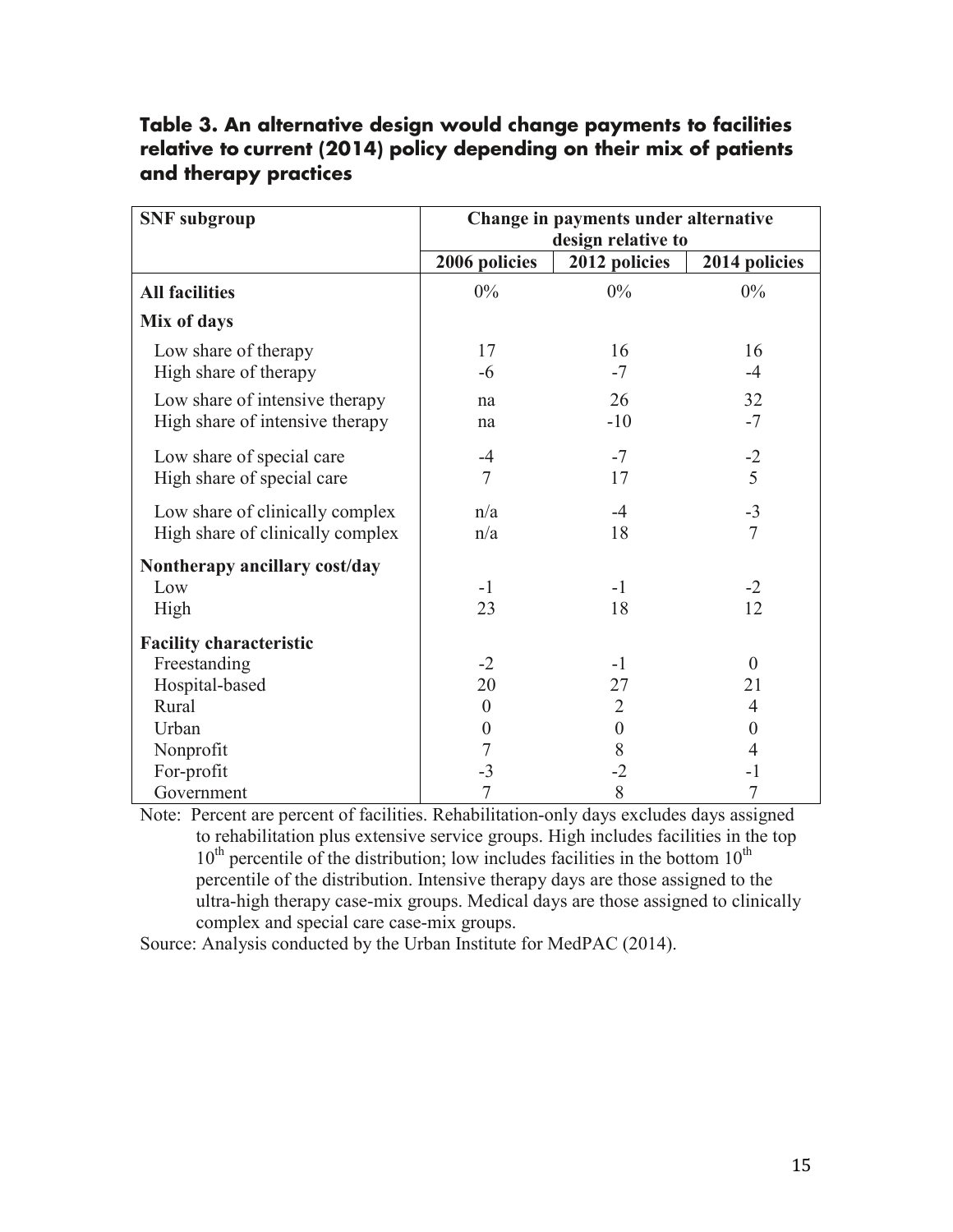|                                 | Distribution of impacts (% of facilities) |          |                     |                    |          |  |
|---------------------------------|-------------------------------------------|----------|---------------------|--------------------|----------|--|
| <b>Facility subgroup</b>        | <b>Payments lower by</b>                  |          | <b>About</b>        | Payments higher by |          |  |
|                                 | <b>More</b>                               | 1 to     | the same            | 1 to               | More     |  |
|                                 | than                                      | 10%      | $(-1\% \text{ to }$ | 10%                | than     |  |
|                                 | 10%                                       |          | $+1\%$              |                    | 10%      |  |
| All facilities                  | $2\%$                                     | 37%      | 10%                 | 29%                | 22%      |  |
| Mix of days                     |                                           |          |                     |                    |          |  |
| Low share of therapy            | $\boldsymbol{0}$                          | 5        | $\overline{4}$      | 23                 | 69       |  |
| High share of therapy           | 7                                         | 46       | 8                   | 22                 | 17       |  |
| Low share of intensive therapy  | $\theta$                                  | $\theta$ | $\theta$            | 5                  | 95       |  |
| High share of intensive therapy | 16                                        | 81       | $\overline{2}$      | $\mathbf{1}$       | $\theta$ |  |
| Low share of medically complex  | $\overline{7}$                            | 39       | 8                   | 24                 | 24       |  |
| High share of medically complex | $\boldsymbol{0}$                          | 6        | $\overline{4}$      | 21                 | 68       |  |
| Nontherapy ancillary cost/day   |                                           |          |                     |                    |          |  |
| Low                             | 5                                         | 32       | 8                   | 25                 | 29       |  |
| High                            | $\mathbf{1}$                              | 3        | $\overline{7}$      | 28                 | 49       |  |
| <b>Facility characteristic</b>  |                                           |          |                     |                    |          |  |
| Freestanding                    | $\overline{2}$                            | 39       | 10                  | 29                 | 19       |  |
| Hospital-based                  | $\overline{0}$                            | 3        | $\overline{2}$      | 14                 | 81       |  |
| Rural                           | $\mathbf{1}$                              | 25       | 8                   | 30                 | 38       |  |
| Urban                           | $\overline{3}$                            | 43       | 11                  | 28                 | 16       |  |
| Nonprofit                       | $\overline{2}$                            | 25       | 8                   | 29                 | 36       |  |
| For-profit                      | $\overline{2}$                            | 43       | 10                  | 28                 | 16       |  |
| Government                      | $\overline{0}$                            | 14       | $\overline{7}$      | 29                 | 50       |  |

## **Table 4. The impacts of an alternative design on individual facilities would vary considerably by patient mix and therapy practices**

Note: Percent are percent of facilities. Rehabilitation-only days excludes days assigned to rehabilitation plus extensive service groups. High includes facilities in the top  $10<sup>th</sup>$  percentile of the distribution; low includes facilities in the bottom  $10<sup>th</sup>$ percentile of the distribution. Intensive therapy days are those assigned to the ultra-high therapy case-mix groups. Medical days are those assigned to clinically complex and special care case-mix groups.

Source: Analysis conducted by the Urban Institute for MedPAC (2014).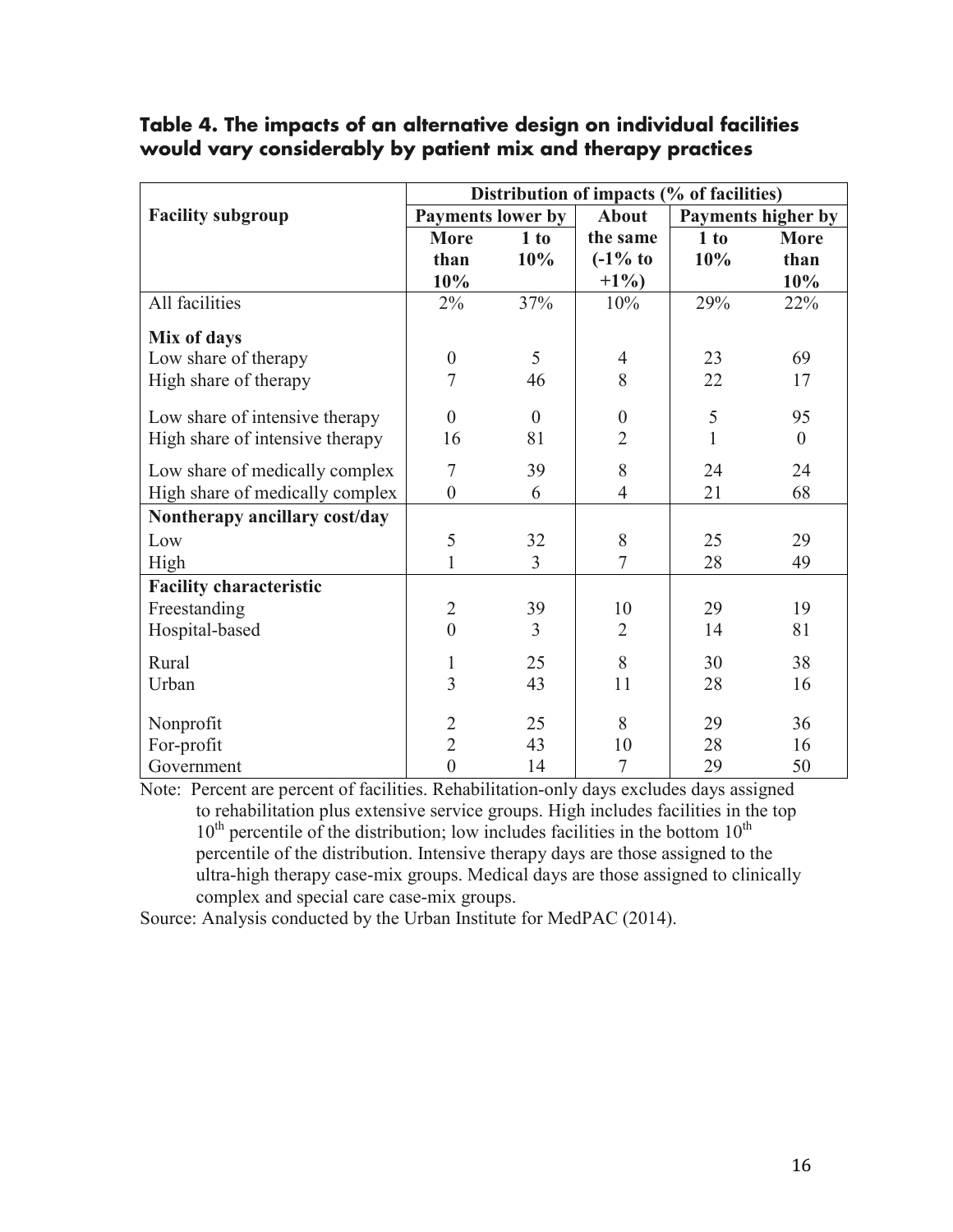**Figure 1. Skilled nursing facility days have increasingly been assigned to the most intensive rehabilitation case mix groups, 2002- 2012** 



Source: Medicare cost reports for freestanding and hospital-based skilled nursing facilities, 2000-2012.